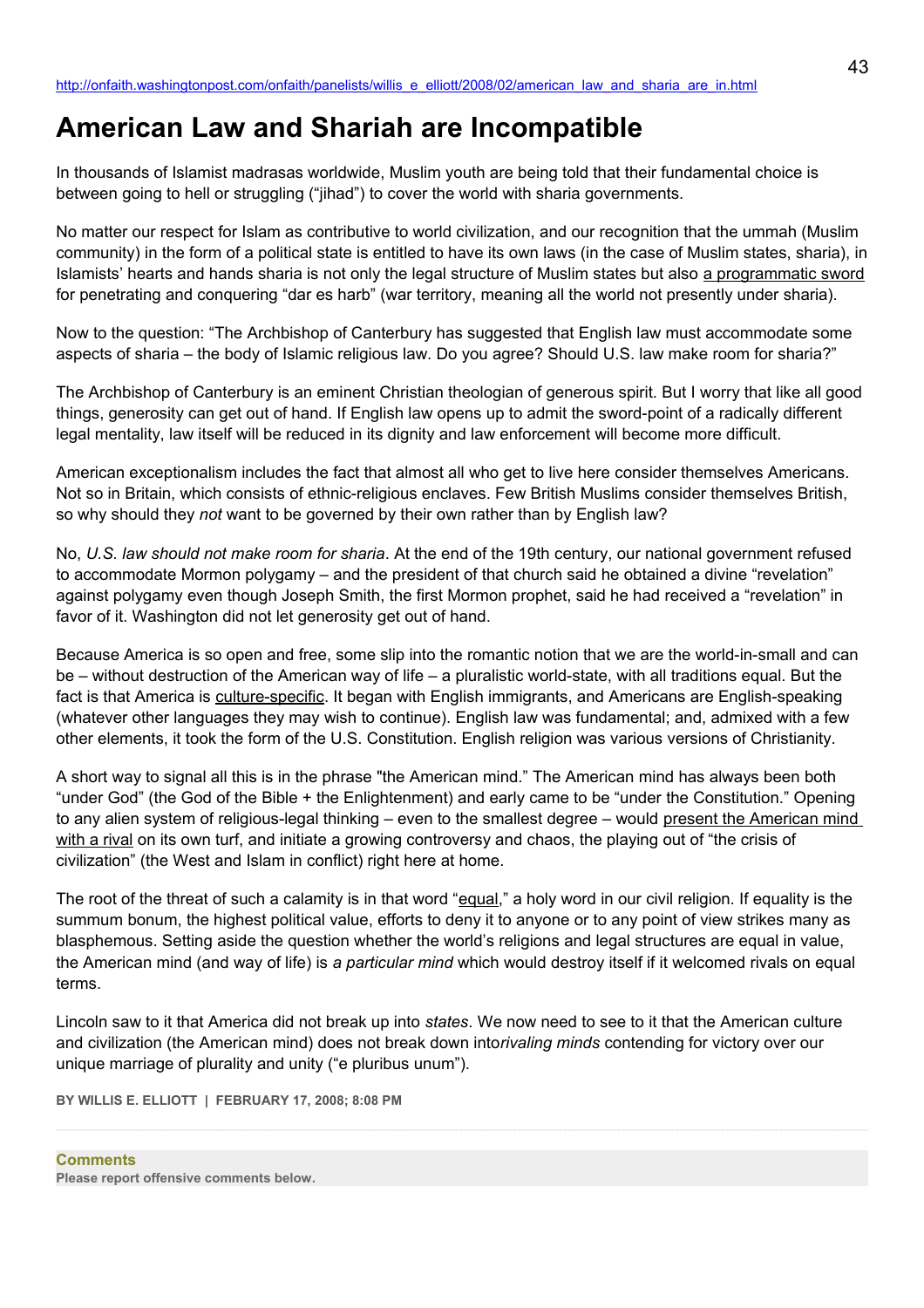Willis E. Elliott,

Tis not so peaceful when you consider the flaws in Christianity and for that matter the flaws in all religions.

To wit:

A synopsis of the flaws in the founders and foundations of the major religions for those that have not seen them before or did not take the time to look:

1. Abraham founder/father of three major religions was either the embellishment of the lives of three different men or a mythical character as was Moses, the "Tablet-Man" who talked to burning bushes and made much magic in Egypt.

1.5 million Conservative Jews and their rabbis have relegated Abraham to the myth pile along with most if not all the OT.**<http://www.simpletoremember.com/vitals/ConservativeTorah.htm>**

2. Jesus, the illiterate Jewish peasant/carpenter possibly suffering from hallucinations, has been characterized anywhere from the Messiah from Nazareth to a mythical character from mythical Nazareth to a mamzer from Nazareth (Professor Bruce Chilton, in his book Rabbi Jesus). Analyses of Jesus' life by many contemporary NT scholars (e.g. Professors Crossan, Borg and Fredriksen, On Faith panelists) via the NT and related documents have concluded that only about 30% of Jesus' sayings and ways noted in the NT were authentic. The rest being embellishments (e.g. miracles)/hallucinations made/had by the NT authors to impress various Christian, Jewish and Pagan sects.

The 30% of the NT that is "authentic Jesus" like everything in life was borrowed/plagiarized and/or improved from those who came before. In Jesus' case, it was the ways and sayings of the Babylonians, Greeks, Persians, Egyptians, Hittites, Canaanites, OT, John the Baptizer and possibly the ways and sayings of traveling Greek Cynics.**<http://www.earlychristianwritings.com/theories.html>**

For added "pizzazz", Catholic/Christian theologians divided god the singularity into three persons and invented atonement as an added guilt trip for the "pew people" to go along with this trinity of overseers. By doing so, they made god the padre into god the "filicider".

3. Mohammed, an illiterate, womanizing, lust and greed-driven,warmongering, hallucinating Arab, also had embellishing/hallucinating/plagiarizing scribal biographers who not only added "angels" and flying chariots to the koran but also a militaristic agenda to support the plundering and looting of the lands of non-believers.

This agenda continues as shown by the assassination of Bhutto, the conduct of the seven Muslim doctors in the UK, the 9/11 terrorists, the 24/7 Sunni suicide/roadside/market/mosque bombers, the 24/7 Shiite suicide/roadside/market/mosque bombers, the Islamic bombers of the trains in the UK and Spain, the Bali crazies, the Kenya crazies, the Pakistani "koranics", the Palestine suicide bombers/rocketeers, the Lebanese nutcases, the Taliban nut jobs, and the Filipino "koranics".

And who funds these acts of terror? The warmongering, Islamic, Shiite terror and torture theocracy of Iran aka the Third Axis of Evil and also the Sunni "Wannabees" of Saudi Arabia.

4. Luther, Calvin, Joe Smith, Henry VIII, Wesley et al, founders of Christian-based religions, also suffered from the belief in/hallucinations of "pretty wingy talking flying fictional thingie" visits and "prophecies" for profits analogous to the myths of Catholicism (resurrections, apparitions, ascensions and immaculate conceptions).

5. Hinduism (from an online Hindu site) - "Hinduism cannot be described as an organized religion. It is not founded by any individual. Hinduism is God centered and therefore one can call Hinduism as founded by God, because the answer to the question 'Who is behind the eternal principles and who makes them work?' will have to be 'Cosmic power, Divine power, God'."

The caste/laborer system and cow worship are problems when saying a fair and rational God founded Hinduism."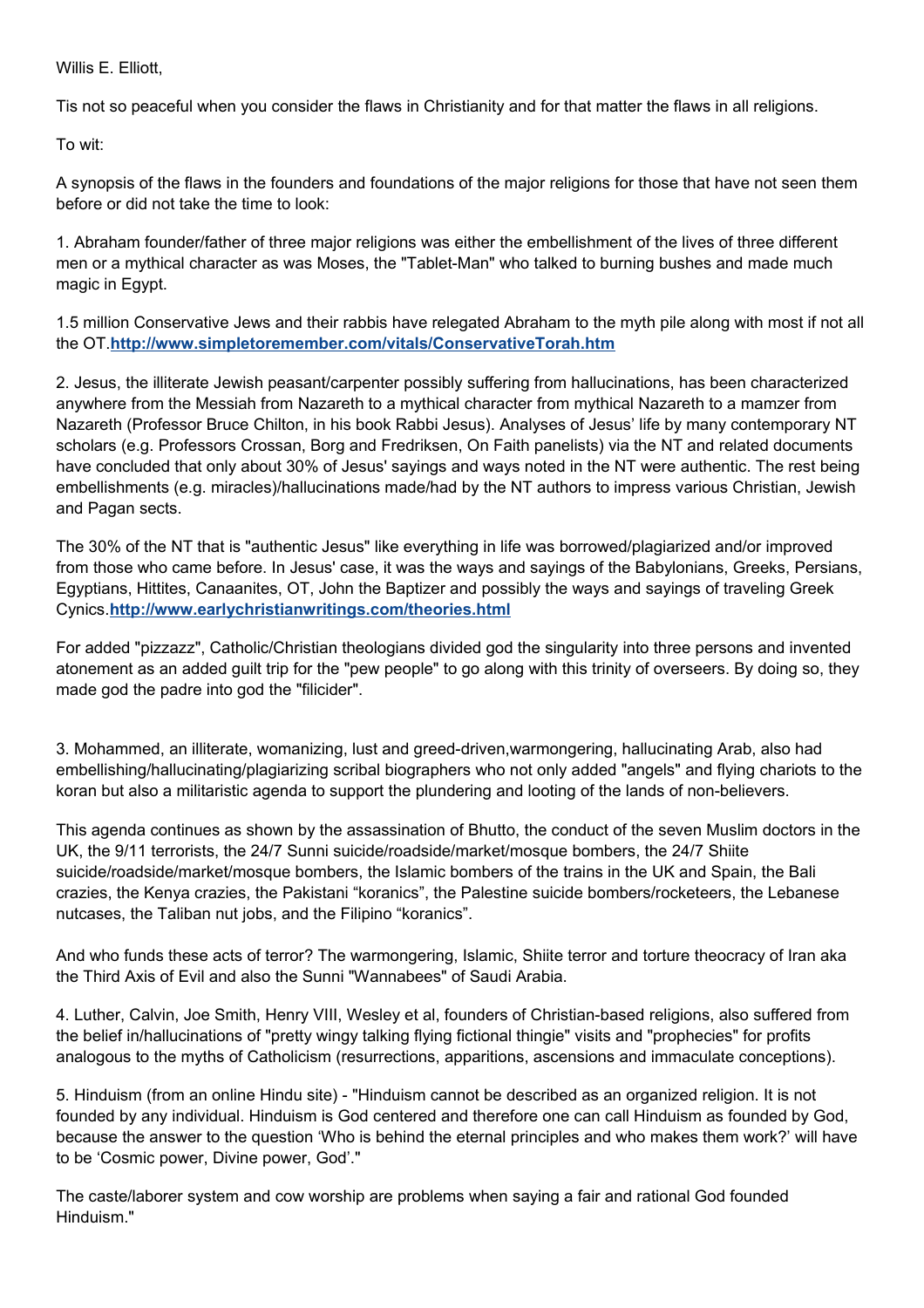6. Buddhism- "Buddhism began in India about 500 years before the birth of Christ. The people living at that time had become disillusioned with certain beliefs of Hinduism including the caste system, which had grown extremely complex. The number of outcasts (those who did not belong to any particular caste) was continuing to grow."

"However, in Buddhism, like so many other religions, fanciful stories arose concerning events in the life of the founder, Siddhartha Gautama (fifth century B.C.):"

Archaeological discoveries have proved, beyond a doubt, his historical character, but apart from the legends we know very little about the circumstances of his life. e.g. Buddha by one legend was supposedly talking when he came out of his mother's womb.

Bottom line: There are many good ways of living but be aware of the hallucinations, embellishments, lies and myths surrounding the founders and foundations of said rules of life.

**POSTED BY: CONCERNED THE CHRISTIAN NOW LIBERATED | FEBRUARY 19, 2008 8:42 AM [REPORT OFFENSIVE COMMENT](mailto:blogs@washingtonpost.com?subject=On%20Faith%20Panelists%20Blog%20%20%7C%20%20Concerned%20The%20Christian%20Now%20Liberated%20%20%7C%20%20American%20Law%20and%20Shariah%20are%20Incompatible%20%20%7C%20%202524230&body=%0D%0D%0D%0D%0D================%0D?__mode=view%26_type=comment%26id=2524230%26blog_id=618)**

Willis E. Elliott,

Tis not so peaceful when you consider the flaws in Christianity and for that matter the flaws in all religions.

To wit:

A synopsis of the flaws in the founders and foundations of the major religions for those that have not seen them before or did not take the time to look:

1. Abraham founder/father of three major religions was either the embellishment of the lives of three different men or a mythical character as was Moses, the "Tablet-Man" who talked to burning bushes and made much magic in Egypt.

1.5 million Conservative Jews and their rabbis have relegated Abraham to the myth pile along with most if not all the OT.**<http://www.simpletoremember.com/vitals/ConservativeTorah.htm>**

2. Jesus, the illiterate Jewish peasant/carpenter possibly suffering from hallucinations, has been characterized anywhere from the Messiah from Nazareth to a mythical character from mythical Nazareth to a mamzer from Nazareth (Professor Bruce Chilton, in his book Rabbi Jesus). Analyses of Jesus' life by many contemporary NT scholars (e.g. Professors Crossan, Borg and Fredriksen, On Faith panelists) via the NT and related documents have concluded that only about 30% of Jesus' sayings and ways noted in the NT were authentic. The rest being embellishments (e.g. miracles)/hallucinations made/had by the NT authors to impress various Christian, Jewish and Pagan sects.

The 30% of the NT that is "authentic Jesus" like everything in life was borrowed/plagiarized and/or improved from those who came before. In Jesus' case, it was the ways and sayings of the Babylonians, Greeks, Persians, Egyptians, Hittites, Canaanites, OT, John the Baptizer and possibly the ways and sayings of traveling Greek Cynics.**<http://www.earlychristianwritings.com/theories.html>**

For added "pizzazz", Catholic/Christian theologians divided god the singularity into three persons and invented atonement as an added guilt trip for the "pew people" to go along with this trinity of overseers. By doing so, they made god the padre into god the "filicider".

3. Mohammed, an illiterate, womanizing, lust and greed-driven,warmongering, hallucinating Arab, also had embellishing/hallucinating/plagiarizing scribal biographers who not only added "angels" and flying chariots to the koran but also a militaristic agenda to support the plundering and looting of the lands of non-believers.

This agenda continues as shown by the assassination of Bhutto, the conduct of the seven Muslim doctors in the UK, the 9/11 terrorists, the 24/7 Sunni suicide/roadside/market/mosque bombers, the 24/7 Shiite suicide/roadside/market/mosque bombers, the Islamic bombers of the trains in the UK and Spain, the Bali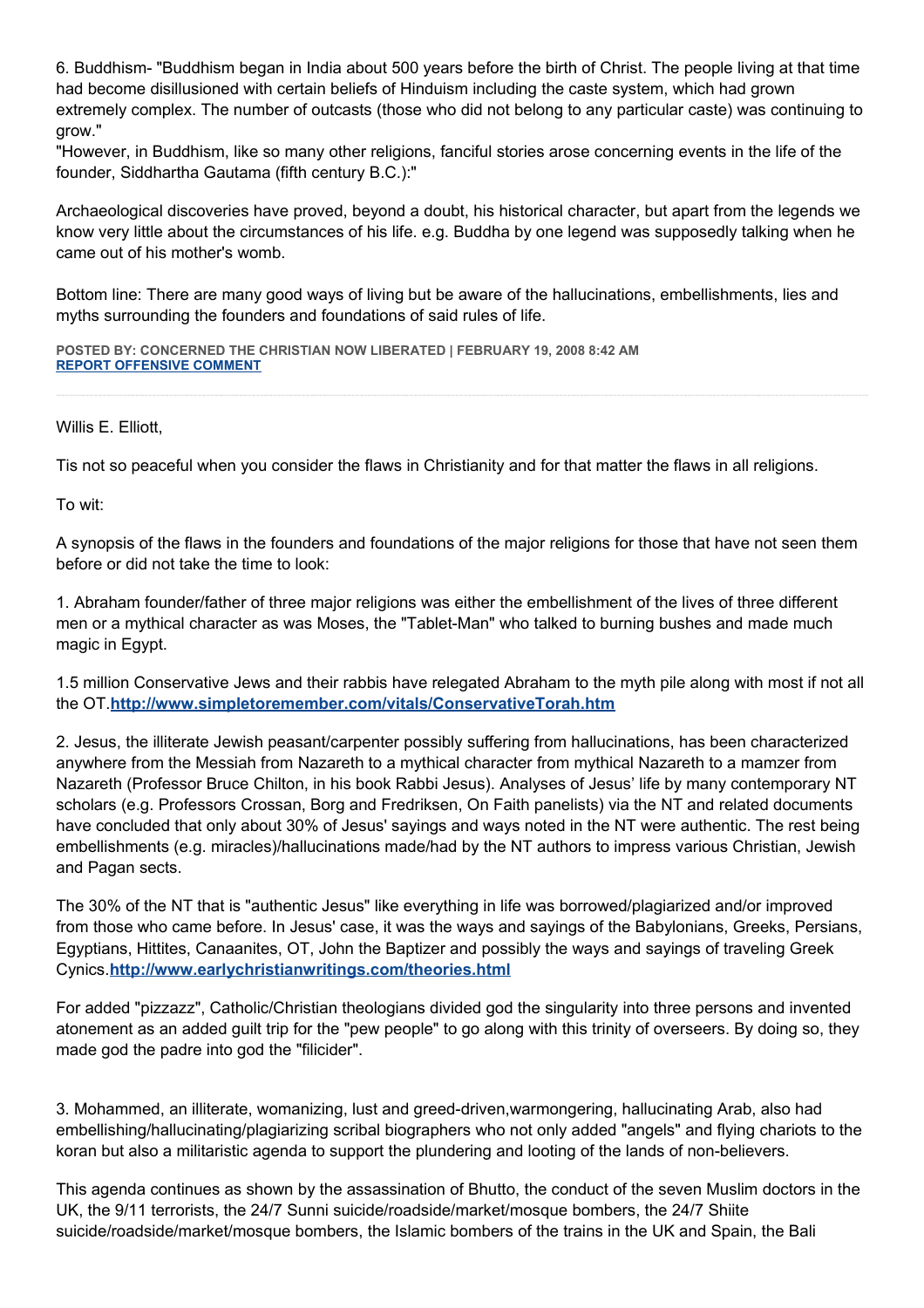crazies, the Kenya crazies, the Pakistani "koranics", the Palestine suicide bombers/rocketeers, the Lebanese nutcases, the Taliban nut jobs, and the Filipino "koranics".

And who funds these acts of terror? The warmongering, Islamic, Shiite terror and torture theocracy of Iran aka the Third Axis of Evil and also the Sunni "Wannabees" of Saudi Arabia.

4. Luther, Calvin, Joe Smith, Henry VIII, Wesley et al, founders of Christian-based religions, also suffered from the belief in/hallucinations of "pretty wingy talking flying fictional thingie" visits and "prophecies" for profits analogous to the myths of Catholicism (resurrections, apparitions, ascensions and immaculate conceptions).

5. Hinduism (from an online Hindu site) - "Hinduism cannot be described as an organized religion. It is not founded by any individual. Hinduism is God centered and therefore one can call Hinduism as founded by God, because the answer to the question 'Who is behind the eternal principles and who makes them work?' will have to be 'Cosmic power, Divine power, God'."

The caste/laborer system and cow worship are problems when saying a fair and rational God founded Hinduism."

6. Buddhism- "Buddhism began in India about 500 years before the birth of Christ. The people living at that time had become disillusioned with certain beliefs of Hinduism including the caste system, which had grown extremely complex. The number of outcasts (those who did not belong to any particular caste) was continuing to grow."

"However, in Buddhism, like so many other religions, fanciful stories arose concerning events in the life of the founder, Siddhartha Gautama (fifth century B.C.):"

Archaeological discoveries have proved, beyond a doubt, his historical character, but apart from the legends we know very little about the circumstances of his life. e.g. Buddha by one legend was supposedly talking when he came out of his mother's womb.

Bottom line: There are many good ways of living but be aware of the hallucinations, embellishments, lies and myths surrounding the founders and foundations of said rules of life.

**POSTED BY: CONCERNED THE CHRISTIAN NOW LIBERATED | FEBRUARY 19, 2008 8:40 AM [REPORT OFFENSIVE COMMENT](mailto:blogs@washingtonpost.com?subject=On%20Faith%20Panelists%20Blog%20%20%7C%20%20Concerned%20The%20Christian%20Now%20Liberated%20%20%7C%20%20American%20Law%20and%20Shariah%20are%20Incompatible%20%20%7C%20%202524221&body=%0D%0D%0D%0D%0D================%0D?__mode=view%26_type=comment%26id=2524221%26blog_id=618)**

Sheesh. Just as we get all done hating Black folk, we gotta get used to gays. Now that we have Gay Pride, along come the Muslims. This is most disturbing. At the rate we're going, we'll soon run out of people to hate.

No, wait! Thanks to King George, we're making enemies faster than we can kill them. What a relief!

**POSTED BY: JOHNNY B. GOODE | FEBRUARY 18, 2008 10:43 PM [REPORT OFFENSIVE COMMENT](mailto:blogs@washingtonpost.com?subject=On%20Faith%20Panelists%20Blog%20%20%7C%20%20Johnny%20B.%20Goode%20%20%7C%20%20American%20Law%20and%20Shariah%20are%20Incompatible%20%20%7C%20%202519775&body=%0D%0D%0D%0D%0D================%0D?__mode=view%26_type=comment%26id=2519775%26blog_id=618)**

farfalotis, you didn't warn us the gas you're blasting comes out of your mouth.. : )

here's one of my favorite poems-

"The world is charged with the grandeur of God. It will flame out, like shining from shook foil; It gathers to a greatness, like the ooze of oil Crushed. Why do men then now not reck his rod? Generations have trod, have trod, have trod; And all is seared with trade; Bleared, smeared with toil; And wears man's smudge and shares man's smell: the soil Is bare now, nor can foot feel, being shod.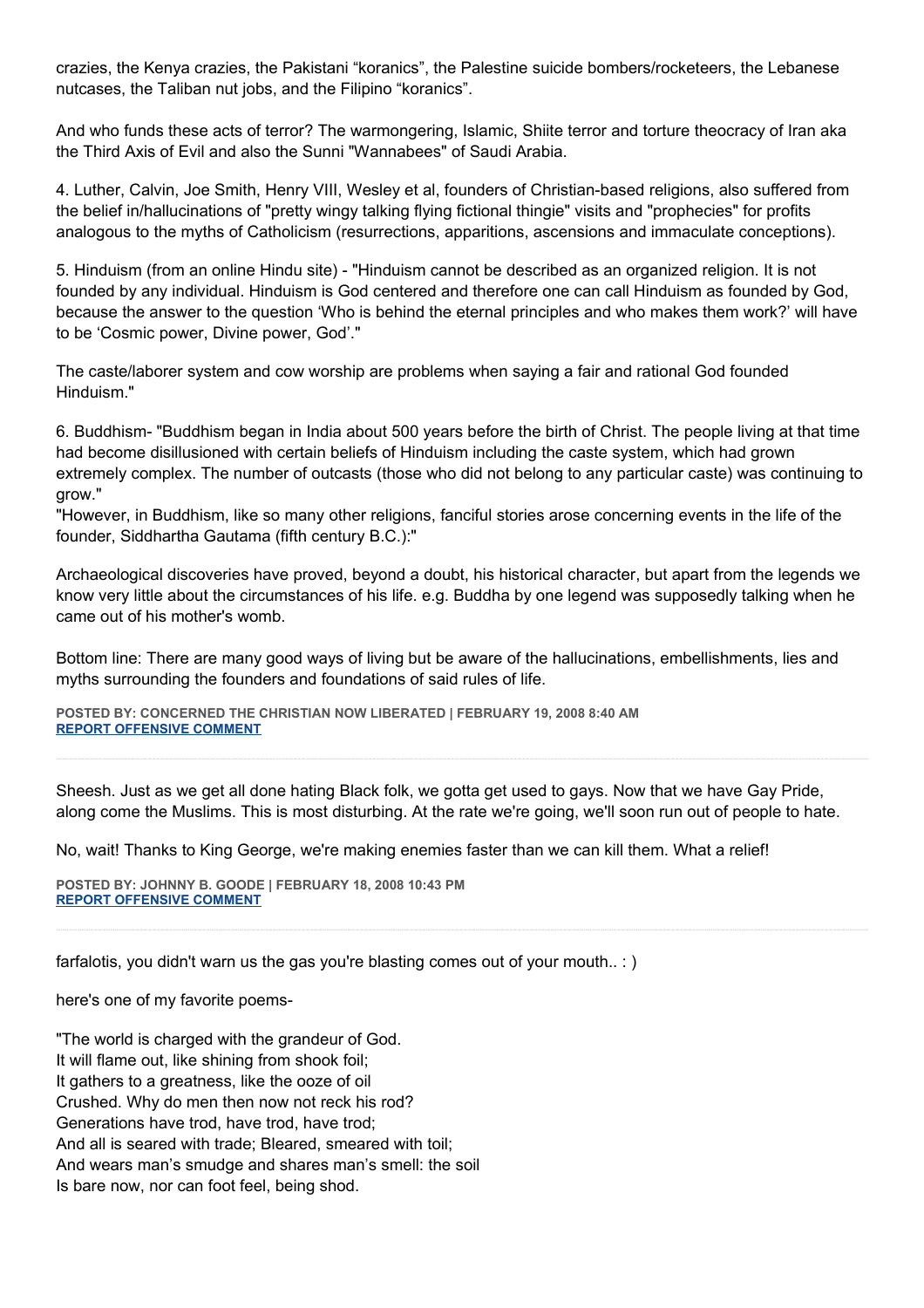And for all this, nature is never spent; There lives the dearest freshness deep down things; And though the last lights off the black West went Oh morning, at the brown brink eastward, springs - Because the Holy Ghost over the bent World broods with the warm breast and with ah! bright wings. All things counter, original, spare, strange, Whatever is fickle, freckled, who knows how With swift, slow; sweet, sour; adazzle, dim; He fathers forth whose beauty is past change. Praise him.

this is (of course) the great gerard manley hopkins. and it has absolutely nothing to do with islam or sharia law in britain. although he was born an anglican and became a roman catholic.

he does remind us of the supremacy of God the Creator. if we watch nature, we see decay, loss and deteriationregenerating and bringing a rebirth of new and beautiful life.

he also reminds me how much i love the western mind- brave, honest, seeking...

**POSTED BY: PEGGY SUE | FEBRUARY 18, 2008 10:42 PM [REPORT OFFENSIVE COMMENT](mailto:blogs@washingtonpost.com?subject=On%20Faith%20Panelists%20Blog%20%20%7C%20%20peggy%20sue%20%20%7C%20%20American%20Law%20and%20Shariah%20are%20Incompatible%20%20%7C%20%202519773&body=%0D%0D%0D%0D%0D================%0D?__mode=view%26_type=comment%26id=2519773%26blog_id=618)**

Jesus hates me, this I know, He threatens me to Hell I'll go. He tells me that I'm filled with sin, And all that's good belongs to him.

**POSTED BY: FARFALOTIS | FEBRUARY 18, 2008 1:28 PM [REPORT OFFENSIVE COMMENT](mailto:blogs@washingtonpost.com?subject=On%20Faith%20Panelists%20Blog%20%20%7C%20%20Farfalotis%20%20%7C%20%20American%20Law%20and%20Shariah%20are%20Incompatible%20%20%7C%20%202515831&body=%0D%0D%0D%0D%0D================%0D?__mode=view%26_type=comment%26id=2515831%26blog_id=618)**

Religions are systems of laws NOT systems of beliefs. Democracies are systems of laws NOT systems of beliefs. There is no way to reconcile the two, religion and democracy. They are inherently incompatible. One must go. Which one?

There ain't no money in preaching and teaching democracy so democracy loses. Democracy is not community but rather a collection of individuals so democracy loses.

Your choice is simple, democracy or religion and not both democracy and religion. You can run your government and be free or you can let the minister run your life and be his slave.

That was Devil in the burning bush NOT God for heaven is democracy is heaven...freedom is heaven is freedom.

Get educated, **<http://www.hoax-buster.org/sellyoursoul>**while there is still a flicker left in the flame of democracy.

**POSTED BY: GET YOUR HEADS OUT PEOPLE | FEBRUARY 18, 2008 12:44 PM [REPORT OFFENSIVE COMMENT](mailto:blogs@washingtonpost.com?subject=On%20Faith%20Panelists%20Blog%20%20%7C%20%20Get%20%20your%20heads%20out%20people%20%20%7C%20%20American%20Law%20and%20Shariah%20are%20Incompatible%20%20%7C%20%202515543&body=%0D%0D%0D%0D%0D================%0D?__mode=view%26_type=comment%26id=2515543%26blog_id=618)**

Writing as a woman, I can tell you that myopic men like the Archbiship of Canterbury terrify me. Is this supposedly educated man not aware of the injustices towards women contained within shariah law? Is he not aware that Qur'an 4:34 gives a man permission to beat his wife should she disobey him; that Muslims can collect up to 4 wives, as if they were cattle or cars; that daughters cannot inherit as much of their parents' estate as boys; that it takes the word of TWO women to equal the word of ONE man? And the Archbishop dares to say that the UK should adopt these hideous practices? Would Christ agree with his conclusions? I don't think so!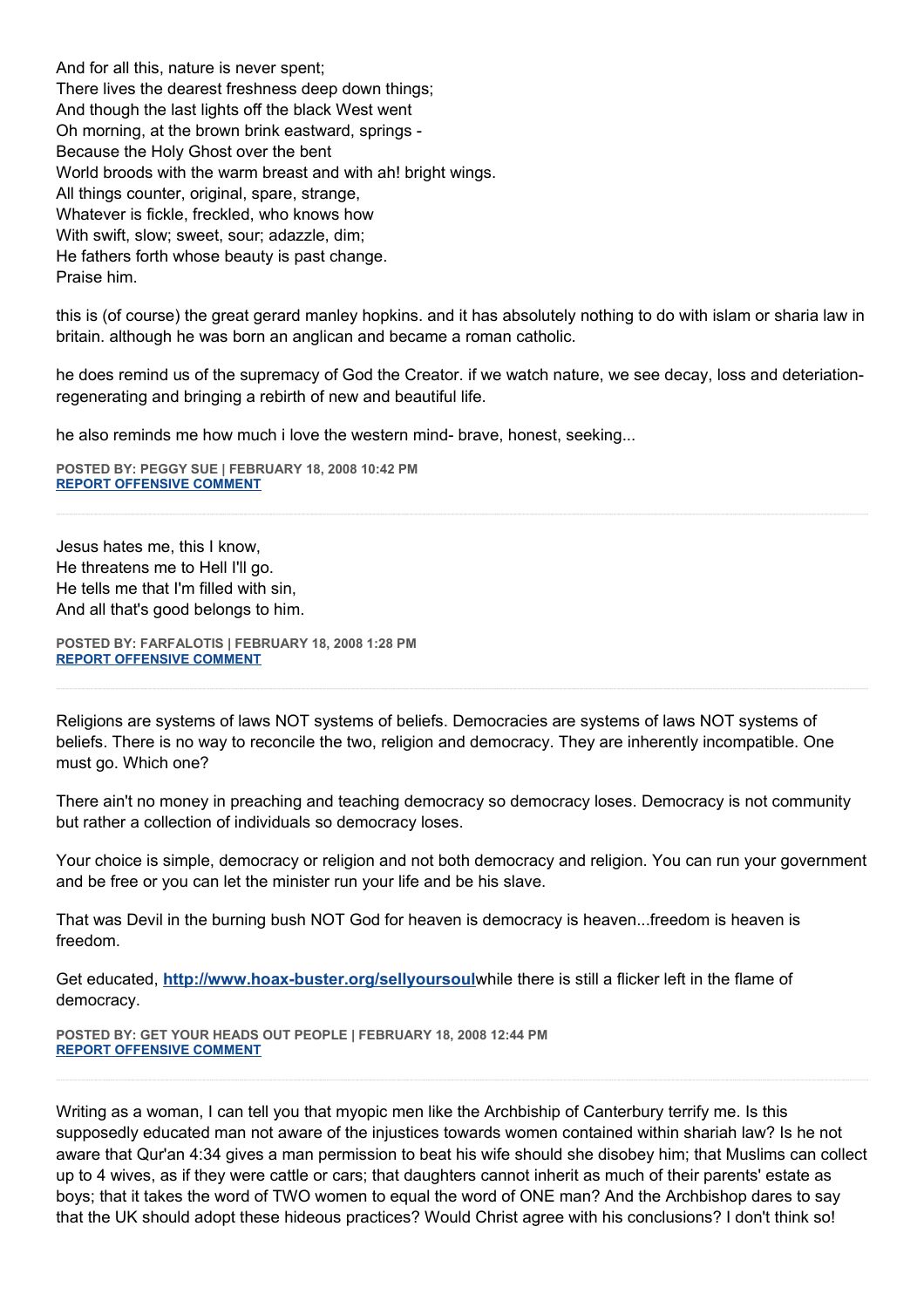The Archbishop has proved himself to be no Christian, and should resign. Women in particular would breasthe a huge sigh of relief if he were gone.

**POSTED BY: JANCIS M. ANDREWS | FEBRUARY 18, 2008 9:42 AM [REPORT OFFENSIVE COMMENT](mailto:blogs@washingtonpost.com?subject=On%20Faith%20Panelists%20Blog%20%20%7C%20%20Jancis%20M.%20Andrews%20%20%7C%20%20American%20Law%20and%20Shariah%20are%20Incompatible%20%20%7C%20%202513928&body=%0D%0D%0D%0D%0D================%0D?__mode=view%26_type=comment%26id=2513928%26blog_id=618)**

Writing as a woman, I can tell you that myopic men like the Archbiship of Canterbury terrify me. Is this supposedly educated man not aware of the injustices towards women contained within shariah law? Is he not aware that Qur'an 4:34 gives a man permission to beat his wife should she disobey him; that Muslims can collect up to 4 wives, as if they were cattle or cars; that daughters cannot inherit as much of their parents' estate as boys; that it takes the word of TWO women to equal the word of ONE man? And the Archbishop dares to say that the UK should adopt these hideous practices? Would Christ agree with his conclusions? I don't think so! The Archbishop has proved himself to be no Christian, and should resign. Women in particular would breasthe a huge sigh of relief if he were gone.

**POSTED BY: JANCIS M. ANDREWS | FEBRUARY 18, 2008 9:42 AM [REPORT OFFENSIVE COMMENT](mailto:blogs@washingtonpost.com?subject=On%20Faith%20Panelists%20Blog%20%20%7C%20%20Jancis%20M.%20Andrews%20%20%7C%20%20American%20Law%20and%20Shariah%20are%20Incompatible%20%20%7C%20%202513927&body=%0D%0D%0D%0D%0D================%0D?__mode=view%26_type=comment%26id=2513927%26blog_id=618)**

# PAX VOBISCUM

You could not have known how appropriate your words. Let me take it LINE BY LINE:

1....."Jesus love me, this I know,"

I have known this since my turbulent teens, when he entered my inner life, where ever since I have had his peace and joy.

2....."Though my hair is white as snow." And has long been: I am 90.

3....."Though my sight is growing dim," I am 80% blind, the 20% being hazy & spotty.

4....."Still He bids me trust in Him"

By God's grace, my trust in him is deepening, outpacing the deepening of my loss & sorrow. God is as good when life tumbles in as when it opens out. Seven times in the Bible's first chapter, God's goodness in the creation is affirmed--the last time, "very good" (Hebrew,"tov meod").

For me as a Christian, this goodness appears supremely in God's coming to the world in and as Jesus (the Son in the Holy Trinity of Father, Son, and Holy Spirit). Through his Life, Ministry, Crucifixion, and Resurrection, the gates of new life are open to all who believe.

Myteries remain, especially the mystery of good and evil. But "How can you believe in God, seeing all the evil in the world?" is a wash when coupled with "How can you NOT believe in God, seeing all the GOOD in the world?" I believe that when I die, I will walk into the everlasting arms of God (as, when an infant, I struggled up on two feet to walk into the waiting arms of my parents).

Thank you for giving me this occasion to witness.

**POSTED BY: WILLIS E. ELLIOTT | FEBRUARY 17, 2008 3:28 PM [REPORT OFFENSIVE COMMENT](mailto:blogs@washingtonpost.com?subject=On%20Faith%20Panelists%20Blog%20%20%7C%20%20Willis%20E.%20Elliott%20%20%7C%20%20American%20Law%20and%20Shariah%20are%20Incompatible%20%20%7C%20%202505890&body=%0D%0D%0D%0D%0D================%0D?__mode=view%26_type=comment%26id=2505890%26blog_id=618)**

Jesus loves me, this I know, Though my hair is white as snow. Though my sight is growing dim, Still He bids me trust in Him.

Pax Domini sit semper vobiscum..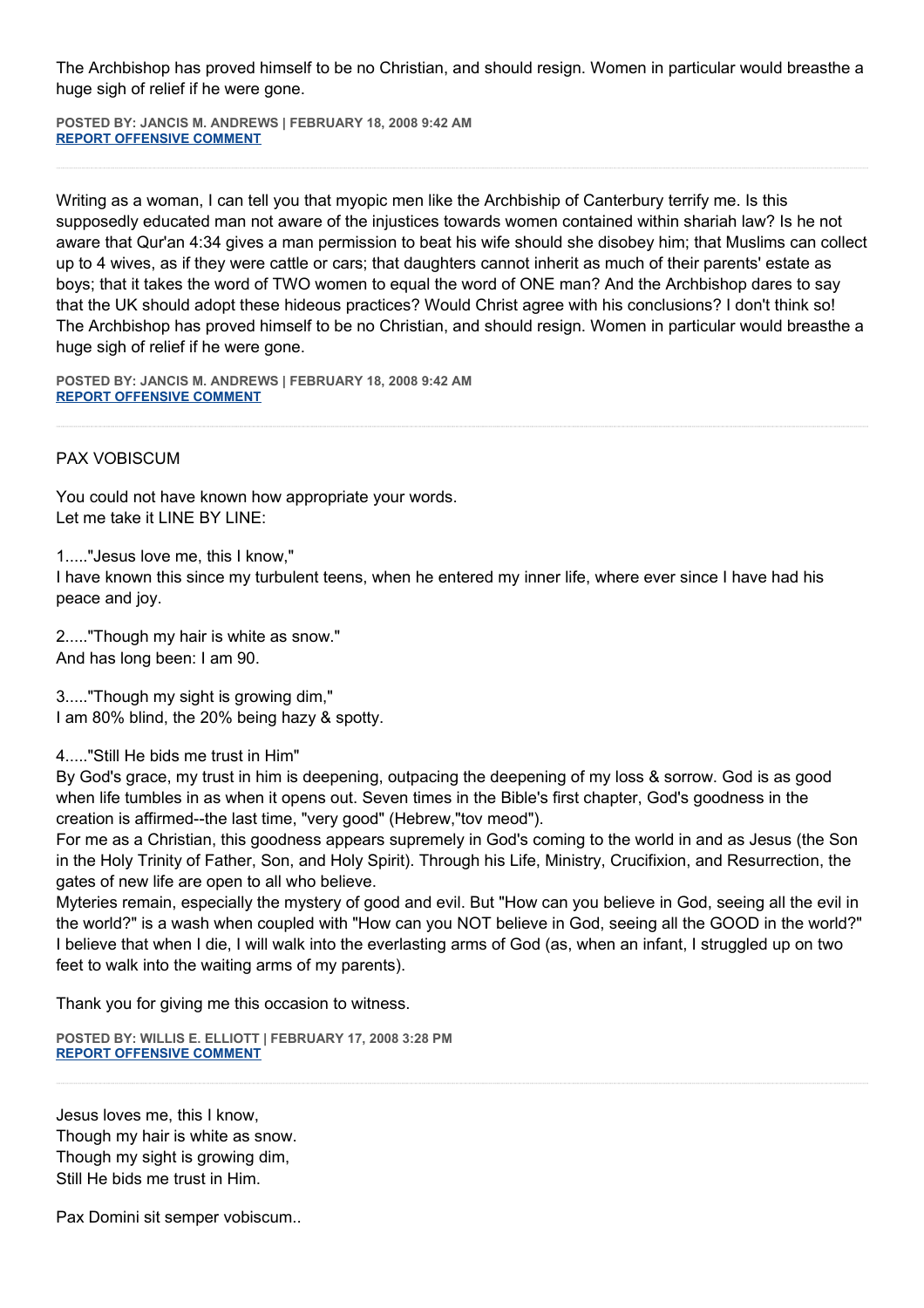EILIDH...

You ask "Just which ethnic-religious enclaves were you referring to?" ANSWER: Where I lived, briefly, in Sheffield. On our street, two Christian homes (with front gardens) & 30 Muslim homes (with mud fronts). I pray that the amicable situation you describe will become moreso, & that British Muslim resistance to Islamism will increase.

My contrast (in the brief compass of an "On Faith" entry) was too stark. You are right to nuance better than I could have. Thank you for taking the time for detailed support of your position.

**POSTED BY: WILLIS E. ELLIOTT | FEBRUARY 16, 2008 9:59 PM [REPORT OFFENSIVE COMMENT](mailto:blogs@washingtonpost.com?subject=On%20Faith%20Panelists%20Blog%20%20%7C%20%20Willis%20E.%20Elliott%20%20%7C%20%20American%20Law%20and%20Shariah%20are%20Incompatible%20%20%7C%20%202500264&body=%0D%0D%0D%0D%0D================%0D?__mode=view%26_type=comment%26id=2500264%26blog_id=618)**

Dr Elliott,

>> American exceptionalism includes the fact that almost all who get to live here consider themselves Americans. Not so in Britain, which consists of ethnic-religious enclaves. Few British Muslims consider themselves British, so why should they not want to be governed by their own rather than by English law? <<

What you write simply isn't true.

Most British Muslims think of themselves as British. Some Muslims live in communities with large Muslim populations. Others choose to live in mixed communities or in small villages. Most Muslim kids go to the local schools.

Some British Muslims wear traditional dress. Some women wear stylish western dress with a head scarf, while others wear nothing that would distinguish them from the non-Muslim population.

British Muslims are active in most areas of society. They are mayors and MPs, doctors, barristers, business owners, teachers, scientists, pharmacists, and athletes. They are Conservative, Labour, and Lib Dem. They are active on the local councils. Their kids play with our kids. They are our friends and neighbours.

From the reactions we saw in the media to the Archbishop of Canterbury's comments, most Brits, and that includes Muslim Brits, don't want to see the law changed to accommodate any religious-based influences. A number of British Muslims, both male and female, were outspoken in their opposition to any change in the law to accommodate Sharia. They were quite articulate in explaining why they didn't want to see the laws changed.

The UK is nothing like you describe. Christians (of many denominations), Jews, Hindus, Buddhists Sikhs, Baha'i, Zoroastrians, Jains, Rastafarians, Scientologists, and Pagans live together, generally in harmony. In my personal experience, the ugliest expressions of public bigotry have been between Catholics and Protestants in my home city of Glasgow. Yet the anti-Semitism, traditional in Christian societies, has been so rare that one could live a lifetime in Scotland and never encounter it. There is no tradition of anti-Semitism in Scotland, you see. But that's the west of Scotland for you. However, a Highlander will be called a 'teuchter', which isn't very nice. That's a bit of Glaswegian cultural bigotry; nothing to do with religion.

The UK is a complex nation, consisting of the historically ethnic countries of Northern Ireland, Scotland, Wales, and England. (And even within those countries there are cultural differences.) Our history, with its intertwined cultures, makes the British national identity a complex one. By necessity, we are a nation that values freedom, but we do so from under the mantle of our nationhood.

Immigration is not new to Britain. Scandinavians, Jews, Poles, Italians, Germans, French and other have been coming to these islands for centuries. The Muslims are just one more group to add to the mix, and even they aren't as monolithic as the media depict them. The educated cosmopolitan political refugees, Muslims in elegant western clothes, have different beliefs regarding law, behaviour, and other religious and lifestyle issues than the Muslim economic refugees from parts of Africa and Pakistan.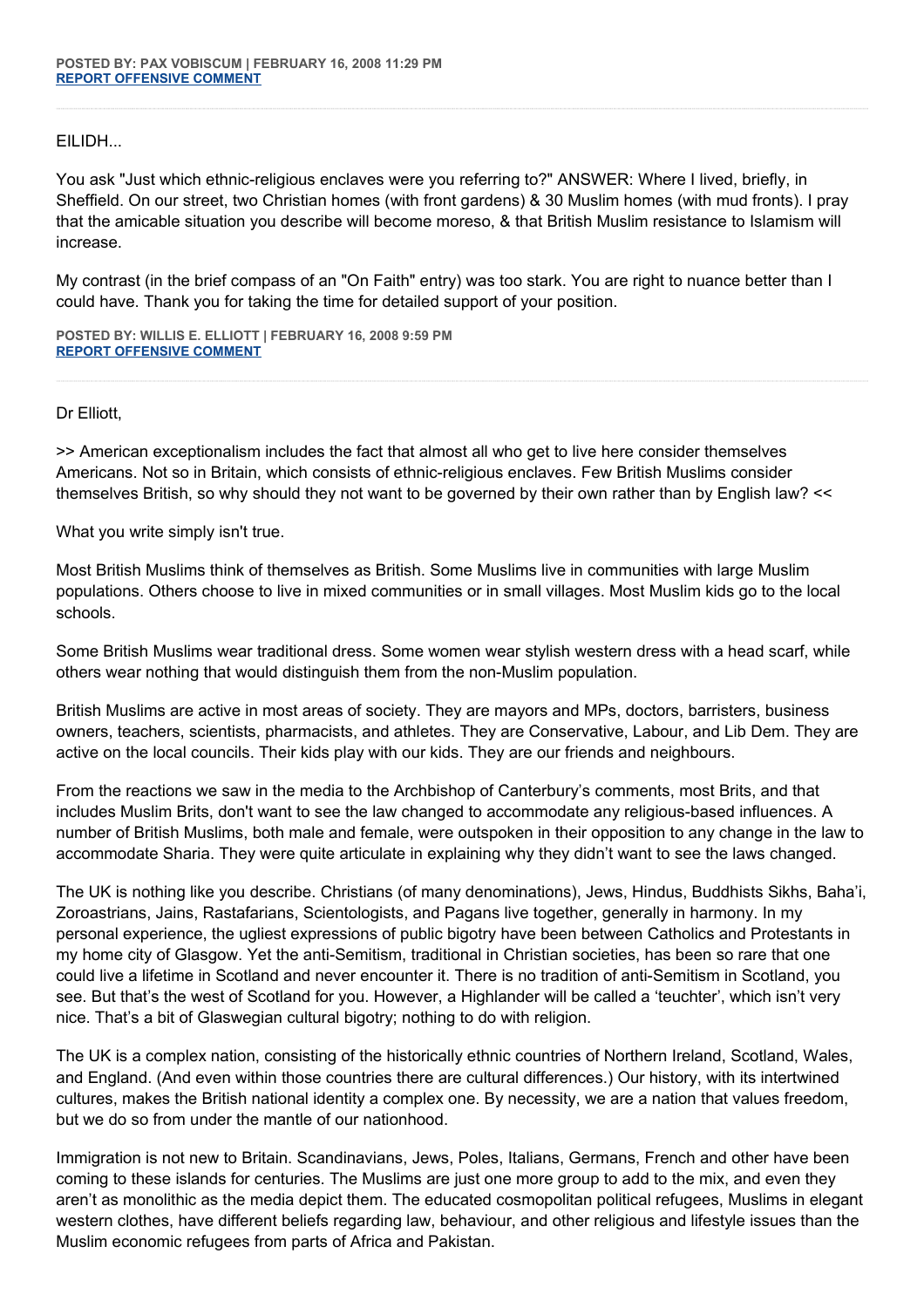Muslims tend to integrate into the communities where they live. Glasgow Muslims speak with a strong Glaswegian accent, peppered with local Scots vocabulary. But then, so do the Chinese people who live there. Scots move south. The English move north. The Irish and Welsh move everywhere. Our Prime Minister, a fellow Glaswegian, a chap named Gordon Brown, is a Scot. We have had several Scottish Prime Ministers, a Welsh Prime Minister, one Prime Minister who was an English Jew, and one who was an Englishwoman.

Just which 'ethnic-religious enclaves' were you referring to?

You ought to check your facts before you present erroneous impressions as the truth. You are an academic. I would have expected better from you and from the Washington Post.

**POSTED BY: EILIDH IN BUCKINGHAMSHIRE | FEBRUARY 15, 2008 7:44 PM [REPORT OFFENSIVE COMMENT](mailto:blogs@washingtonpost.com?subject=On%20Faith%20Panelists%20Blog%20%20%7C%20%20Eilidh%20in%20Buckinghamshire%20%20%7C%20%20American%20Law%20and%20Shariah%20are%20Incompatible%20%20%7C%20%202491087&body=%0D%0D%0D%0D%0D================%0D?__mode=view%26_type=comment%26id=2491087%26blog_id=618)**

Anonymous. I stand corrected, and a little taller, I might add. As an Enlightenment thinker I am perhaps not as familiar with modernity as I should be. It seems that 5'11" is more than sufficient for epic poetry.

**POSTED BY: ENLIGHTENMENT THINKER | FEBRUARY 15, 2008 1:25 PM [REPORT OFFENSIVE COMMENT](mailto:blogs@washingtonpost.com?subject=On%20Faith%20Panelists%20Blog%20%20%7C%20%20Enlightenment%20Thinker%20%20%7C%20%20American%20Law%20and%20Shariah%20are%20Incompatible%20%20%7C%20%202488665&body=%0D%0D%0D%0D%0D================%0D?__mode=view%26_type=comment%26id=2488665%26blog_id=618)**

NlightNed Thinker. You are confused- little man.

" I sat upon the shore Fishing, with the arid plain behind me Shall I at least set my lands in order?

London Bridge is falling down falling down falling down

Poi s'ascose nel foco che gli affina Quando fiam ceu chelidon - O swallow swallow Le Prince d'Aquitaine a la tour abolie These fragments I have shored against my ruins Why then Ile fit you. Hieronymo's mad againe. Datta. Dayadhvam. Damyata.

Shantih shantih shantih"

You think- -TS Eliot was not impressively tall-

No No No. TS Eliot is a very tall man. VERY TALL.

**POSTED BY: ANONYMOUS | FEBRUARY 14, 2008 10:58 PM [REPORT OFFENSIVE COMMENT](mailto:blogs@washingtonpost.com?subject=On%20Faith%20Panelists%20Blog%20%20%7C%20%20Anonymous%20%20%7C%20%20American%20Law%20and%20Shariah%20are%20Incompatible%20%20%7C%20%202482987&body=%0D%0D%0D%0D%0D================%0D?__mode=view%26_type=comment%26id=2482987%26blog_id=618)**

#### **<http://www.youtube.com/watch?v=mSCPbknyUWU>**

**POSTED BY: BRIAN | FEBRUARY 14, 2008 6:34 PM [REPORT OFFENSIVE COMMENT](mailto:blogs@washingtonpost.com?subject=On%20Faith%20Panelists%20Blog%20%20%7C%20%20Brian%20%20%7C%20%20American%20Law%20and%20Shariah%20are%20Incompatible%20%20%7C%20%202481251&body=%0D%0D%0D%0D%0D================%0D?__mode=view%26_type=comment%26id=2481251%26blog_id=618)**

T.S. Eliot was 5'11" which made him relatively tall for his era, although not impressively tall. Nevertheless, I think that 5'11" is tall enough to be a great poet since poetry is very personal and is usually conducted sitting down, preferably under a tree. But Mr. Eliot certainly didn't have the kind of height required for epic poetry, say, of the Homeric tradition. Not much is known about Homer, or even if he actually existed as a single human being. If he did, I'm sure he was very tall indeed!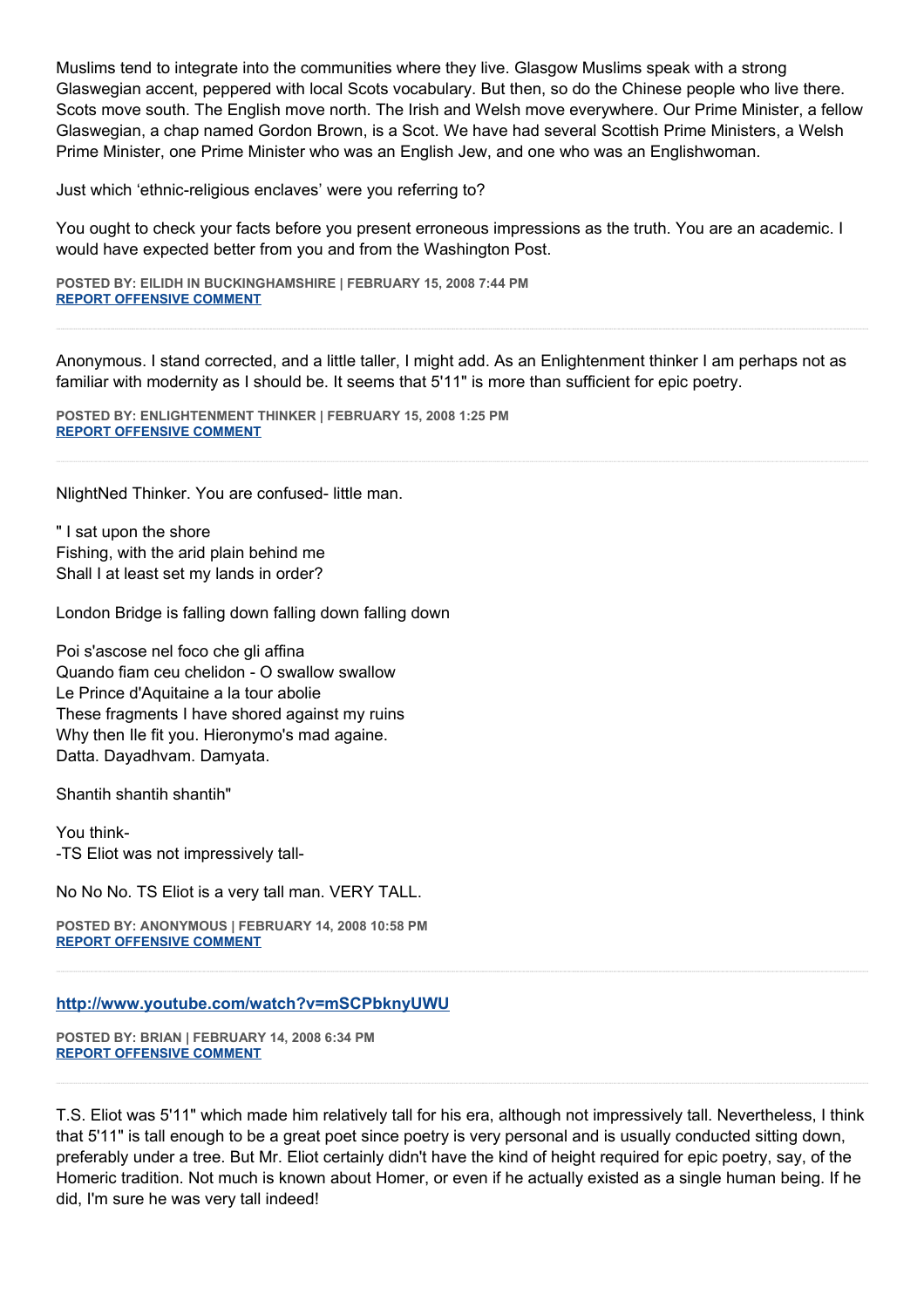"If you aren't in over your head, how do you know how tall you are?"

T. S. Eliot

**POSTED BY: ANONYMOUS | FEBRUARY 14, 2008 2:42 PM [REPORT OFFENSIVE COMMENT](mailto:blogs@washingtonpost.com?subject=On%20Faith%20Panelists%20Blog%20%20%7C%20%20Anonymous%20%20%7C%20%20American%20Law%20and%20Shariah%20are%20Incompatible%20%20%7C%20%202479424&body=%0D%0D%0D%0D%0D================%0D?__mode=view%26_type=comment%26id=2479424%26blog_id=618)**

Dr. Elliott,

How tall are you?

**POSTED BY: ENLIGHTENMENT THINKER | FEBRUARY 14, 2008 2:34 PM [REPORT OFFENSIVE COMMENT](mailto:blogs@washingtonpost.com?subject=On%20Faith%20Panelists%20Blog%20%20%7C%20%20Enlightenment%20Thinker%20%20%7C%20%20American%20Law%20and%20Shariah%20are%20Incompatible%20%20%7C%20%202479334&body=%0D%0D%0D%0D%0D================%0D?__mode=view%26_type=comment%26id=2479334%26blog_id=618)**

Corsair wants to know why "do you believe that way"..

I believe Islamic Law is closed and oppressive. I believe there is very little stopping the Islamic advance towards Global Dominance. Islamists have been establishing mosques, making deep legal inroads, and increasing population in Western nations for over a generation. Shari'ah may be closer than you think. "People of the Book" may live under Islamic law. Gays, Pagans, and Atheists may not.

One good exposure to Shari'ah law will send most American gays back into the closet for an e-x-t-e-n-d-e-d stay..

**POSTED BY: ANONYMOUS | FEBRUARY 14, 2008 1:12 PM [REPORT OFFENSIVE COMMENT](mailto:blogs@washingtonpost.com?subject=On%20Faith%20Panelists%20Blog%20%20%7C%20%20Anonymous%20%20%7C%20%20American%20Law%20and%20Shariah%20are%20Incompatible%20%20%7C%20%202478601&body=%0D%0D%0D%0D%0D================%0D?__mode=view%26_type=comment%26id=2478601%26blog_id=618)**

As I stated before, and Anonymous backed me up, America is for tall people. Our founders were led by tall men and our nation was held together my Lincoln, a very tall man, and therefore a very great man. I should also add that westward expansion was led by Andrew Jackson who was a tall, great man. In our day, we admire Ronald Reagan and Lyndon Johnson, both of whom were tall men, and were therefore great, but for different reasons.

We need to think carefully about Sharia in America. We can't just discount it, because there are some tall men who support it. Foremost among them is Osama Bin Laden who is very tall.

**POSTED BY: ENLIGHTENMENT THINKER | FEBRUARY 14, 2008 11:54 AM [REPORT OFFENSIVE COMMENT](mailto:blogs@washingtonpost.com?subject=On%20Faith%20Panelists%20Blog%20%20%7C%20%20Enlightenment%20Thinker%20%20%7C%20%20American%20Law%20and%20Shariah%20are%20Incompatible%20%20%7C%20%202477914&body=%0D%0D%0D%0D%0D================%0D?__mode=view%26_type=comment%26id=2477914%26blog_id=618)**

well, looking down on people has never done anyone any good. And it does look like the world ends with a whimper, rather than a bang :).

**POSTED BY: BRIAN | FEBRUARY 14, 2008 11:05 AM [REPORT OFFENSIVE COMMENT](mailto:blogs@washingtonpost.com?subject=On%20Faith%20Panelists%20Blog%20%20%7C%20%20Brian%20%20%7C%20%20American%20Law%20and%20Shariah%20are%20Incompatible%20%20%7C%20%202477526&body=%0D%0D%0D%0D%0D================%0D?__mode=view%26_type=comment%26id=2477526%26blog_id=618)**

'Anonymous', if that really is your name...:

"The BNP believes in Christian values therefore we don't believe in gay adoption or gay marriage" Are you part of the BNP because you believe that way or do you believe that way because the party does?

**POSTED BY: CORSAIR | FEBRUARY 14, 2008 9:56 AM [REPORT OFFENSIVE COMMENT](mailto:blogs@washingtonpost.com?subject=On%20Faith%20Panelists%20Blog%20%20%7C%20%20corsair%20%20%7C%20%20American%20Law%20and%20Shariah%20are%20Incompatible%20%20%7C%20%202476898&body=%0D%0D%0D%0D%0D================%0D?__mode=view%26_type=comment%26id=2476898%26blog_id=618)**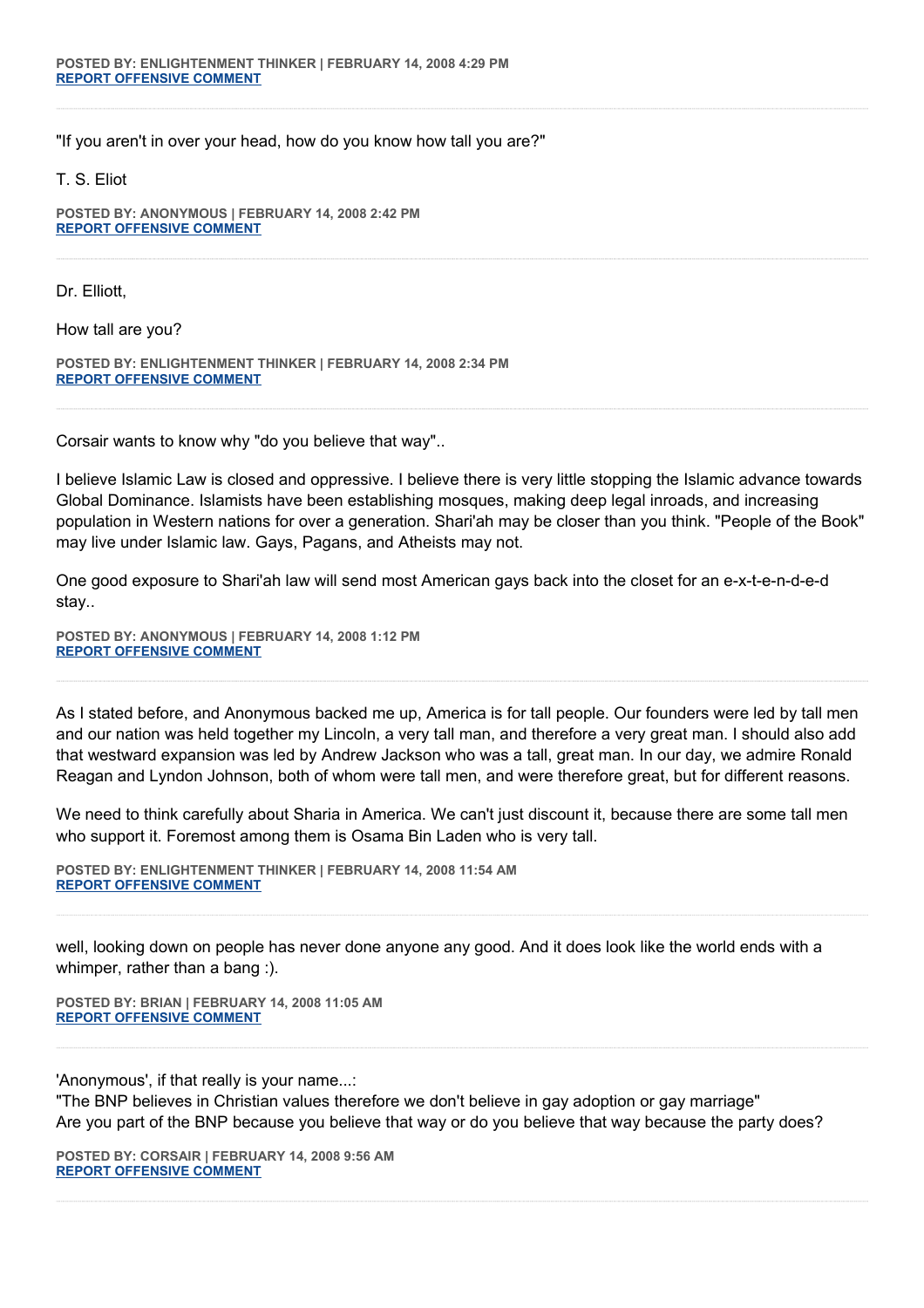"in Islamists' hearts and hands sharia is not only the legal structure of Muslim states but also a programmatic sword for penetrating and conquering "dar es harb" (war territory, meaning all the world not presently under sharia)."

Following in the the footsteps of the greatest example sent to mankind-

In the Path of Allah

**<http://www.youtube.com/watch?v=Jzxb7QczZC4>**

Videos of smiling suicide bombers and insurgent attacks have become as important a weapon as explosives in Al Qaeda's global jihad against the West. The jihadis have seized on the power of the internet and their message cannot be silenced.

**<http://www.youtube.com/watch?v=p-gmGdbspmg>**

**POSTED BY: ANONYMOUS | FEBRUARY 14, 2008 6:52 AM [REPORT OFFENSIVE COMMENT](mailto:blogs@washingtonpost.com?subject=On%20Faith%20Panelists%20Blog%20%20%7C%20%20Anonymous%20%20%7C%20%20American%20Law%20and%20Shariah%20are%20Incompatible%20%20%7C%20%202475291&body=%0D%0D%0D%0D%0D================%0D?__mode=view%26_type=comment%26id=2475291%26blog_id=618)**

In thousands of Christian churches worldwide, christian youth are being told that their fundamental choice is between going to hell or struggling to cover the world with Christian governments.

blah,blah,blah...pot,kettle,black...hypocracy....out brand is better than the competing brand of thocracy....blah, blah, blah,....bow your heads while we pass the plate...blather, blather...

**POSTED BY: WE HAVE MET OUR ENEMY AND HE IS US | FEBRUARY 14, 2008 3:59 AM [REPORT OFFENSIVE COMMENT](mailto:blogs@washingtonpost.com?subject=On%20Faith%20Panelists%20Blog%20%20%7C%20%20We%20have%20met%20our%20enemy%20and%20he%20is%20us%20%20%7C%20%20American%20Law%20and%20Shariah%20are%20Incompatible%20%20%7C%20%202473884&body=%0D%0D%0D%0D%0D================%0D?__mode=view%26_type=comment%26id=2473884%26blog_id=618)**

Anonymous

I don't believe that members of the BNP should be able to adopt either.

I can demonstrate that children have much worse outcomes when members of the BNP adopt them than when Gay Parents adopt them.

How are we going to decide our dispute? Ask Jesus? Or the Alito themed supreme court?

**POSTED BY: HENRY JAMES | FEBRUARY 13, 2008 10:45 PM [REPORT OFFENSIVE COMMENT](mailto:blogs@washingtonpost.com?subject=On%20Faith%20Panelists%20Blog%20%20%7C%20%20Henry%20James%20%20%7C%20%20American%20Law%20and%20Shariah%20are%20Incompatible%20%20%7C%20%202472006&body=%0D%0D%0D%0D%0D================%0D?__mode=view%26_type=comment%26id=2472006%26blog_id=618)**

The BNP believes in Christian values therefore we don't believe in gay adoption or gay marriage. But we don't want to persecute gays either. What people do behind closed doors is their business.

Under an Islamic government homosexuals will have a great deal more to worry about than not being able to adopt kids or marry. Under Islamic law Homosexuality is forbidden and it states gays should be executed. Many people in Islamic states have been executed for homosexuality and this is what gays can look forward to in Britain as long as the Liberals take sides with Muslims:

Gays - look forward to Islamic law

**<http://www.youtube.com/watch?v=TztGX8U5Unw>**

**POSTED BY: ANONYMOUS | FEBRUARY 13, 2008 10:03 PM [REPORT OFFENSIVE COMMENT](mailto:blogs@washingtonpost.com?subject=On%20Faith%20Panelists%20Blog%20%20%7C%20%20Anonymous%20%20%7C%20%20American%20Law%20and%20Shariah%20are%20Incompatible%20%20%7C%20%202471770&body=%0D%0D%0D%0D%0D================%0D?__mode=view%26_type=comment%26id=2471770%26blog_id=618)**

Brilliant idea from me.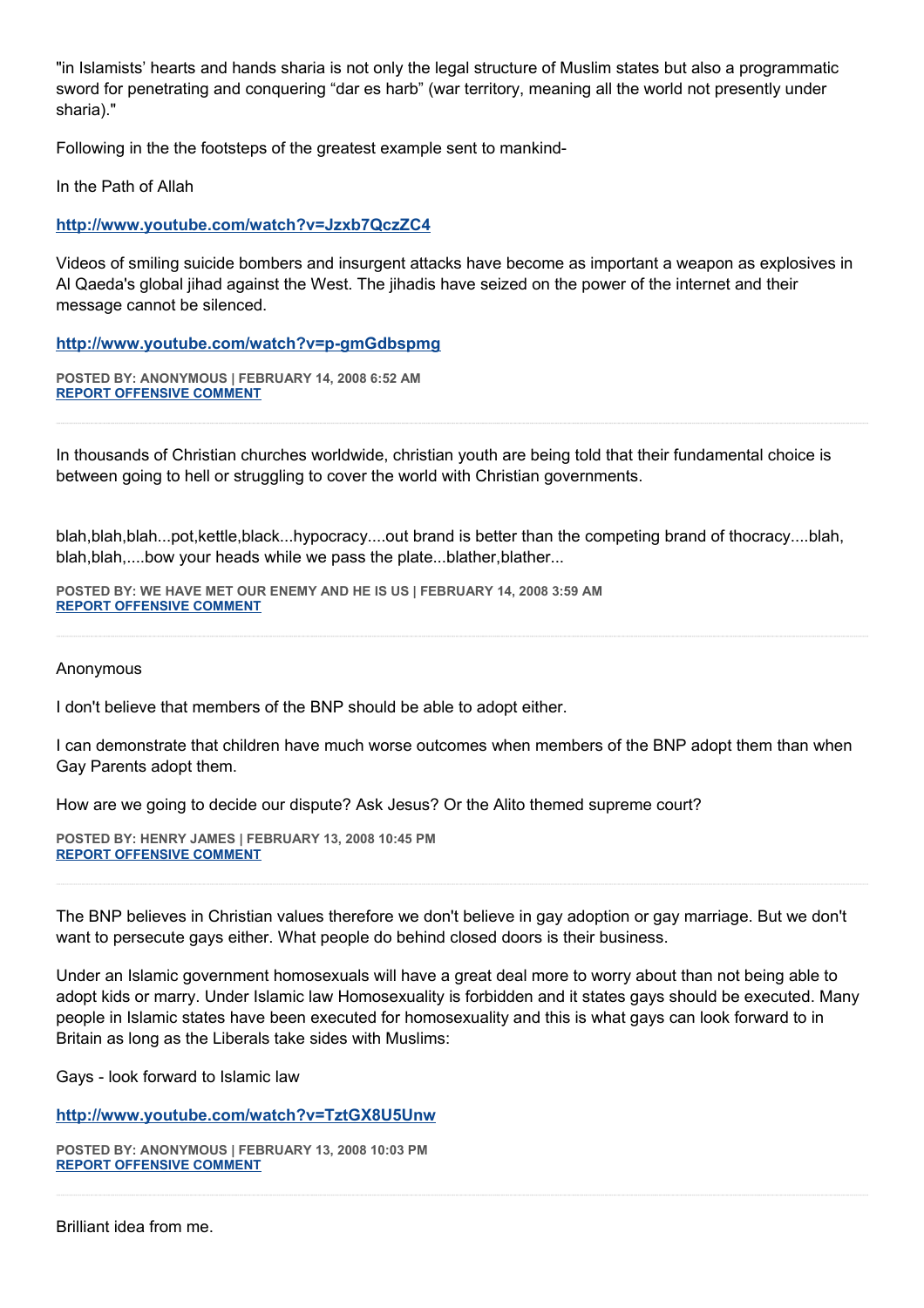Why don't those who want to practice Gay Marriage polygamy Marriage with Penguins (which I practice up here)

Just write a contract that specifies the legal obligations, etc.

Government should GET OUT of the business of defining such relationships. They give preference to Man/women marriage by giving it automatic legal benefits.

Let's generalize the benefits (that is what Civil Unions often do). And let anyone who wants to call their union a Marriage do so. "A rose by any other name would smell as sweet."

Anonymous: as far as the Majority getting to oppress various minorities, that is EXACTLY what the constitution (which does NOT mention God) was designed to PREVENT> You Un-american you!!!

**POSTED BY: HENRY JAMES | FEBRUARY 13, 2008 9:51 PM [REPORT OFFENSIVE COMMENT](mailto:blogs@washingtonpost.com?subject=On%20Faith%20Panelists%20Blog%20%20%7C%20%20Henry%20James%20%20%7C%20%20American%20Law%20and%20Shariah%20are%20Incompatible%20%20%7C%20%202471691&body=%0D%0D%0D%0D%0D================%0D?__mode=view%26_type=comment%26id=2471691%26blog_id=618)**

I'm sorry for you Possum.

I'm sorry that you're bored by:

"the two hundred plus year old words of TJ'? (yawning)"

I like them. Those dusty old two hundred plus year old TJ words still appeal to me:

"We hold these truths to be self-evident, that all men are created equal, that they are endowed by their Creator with certain unalienable Rights, that among these are Life, Liberty and the pursuit of Happiness."

I'm also sorry you mistook me for an evangelical Christian. I'm not. I know that'll be a BIG disappointment for you.

'If they (Christians voters) actually existed then Mr. Huckabee would not be in the desperate 'also ran' bind he's in….."

Since when is Mr. Huckabee the only Christian Presidential choice? Again Possum-

TIME FOR A REALITY CHECK.

**POSTED BY: WILLIAM | FEBRUARY 13, 2008 9:47 PM [REPORT OFFENSIVE COMMENT](mailto:blogs@washingtonpost.com?subject=On%20Faith%20Panelists%20Blog%20%20%7C%20%20william%20%20%7C%20%20American%20Law%20and%20Shariah%20are%20Incompatible%20%20%7C%20%202471659&body=%0D%0D%0D%0D%0D================%0D?__mode=view%26_type=comment%26id=2471659%26blog_id=618)**

William… That's it? Repeating a copy/paste of Mr. Jefferson's? That's all you have to offer? No insights of your own, no words of your own, only the two hundred plus year old words of TJ'? (yawning) I told you I disagree with his words already, I ask you several questions and you offer nothing at all in return.. but other people's words…. What do YOU think William? After all I could google up a few zillion contrary opinions by other pretty smart people… that's no debate that's just throwing bumper stickers at each other… So what if some of the crafters of the constitution were 'christian', most of the guys that built all the houses of ill repute were 'christian'….. Please, stay on some topic and debate the points with what you think…. Support them with reasoning, not clichés or church sign cutsyisms…

Is it true that the majority rules this debate? Let's go back to that….. 75% of Americans are Christian? I say… not really…… Not the evangelical kind you might imagine them, hope for them to be….. After all if 75% of the U.S. population actually wanted the constitution amended to fit within the word of God, they would have shown themselves by now…. As a matter of fact they still can…. Where are they William? Where is the army of two hundred –plus million people that want to truly make this a Christian nation? If they actually existed then Mr. Huckabee would not be in the desperate 'also ran' bind he's in….. He would not be the brunt of every joke on the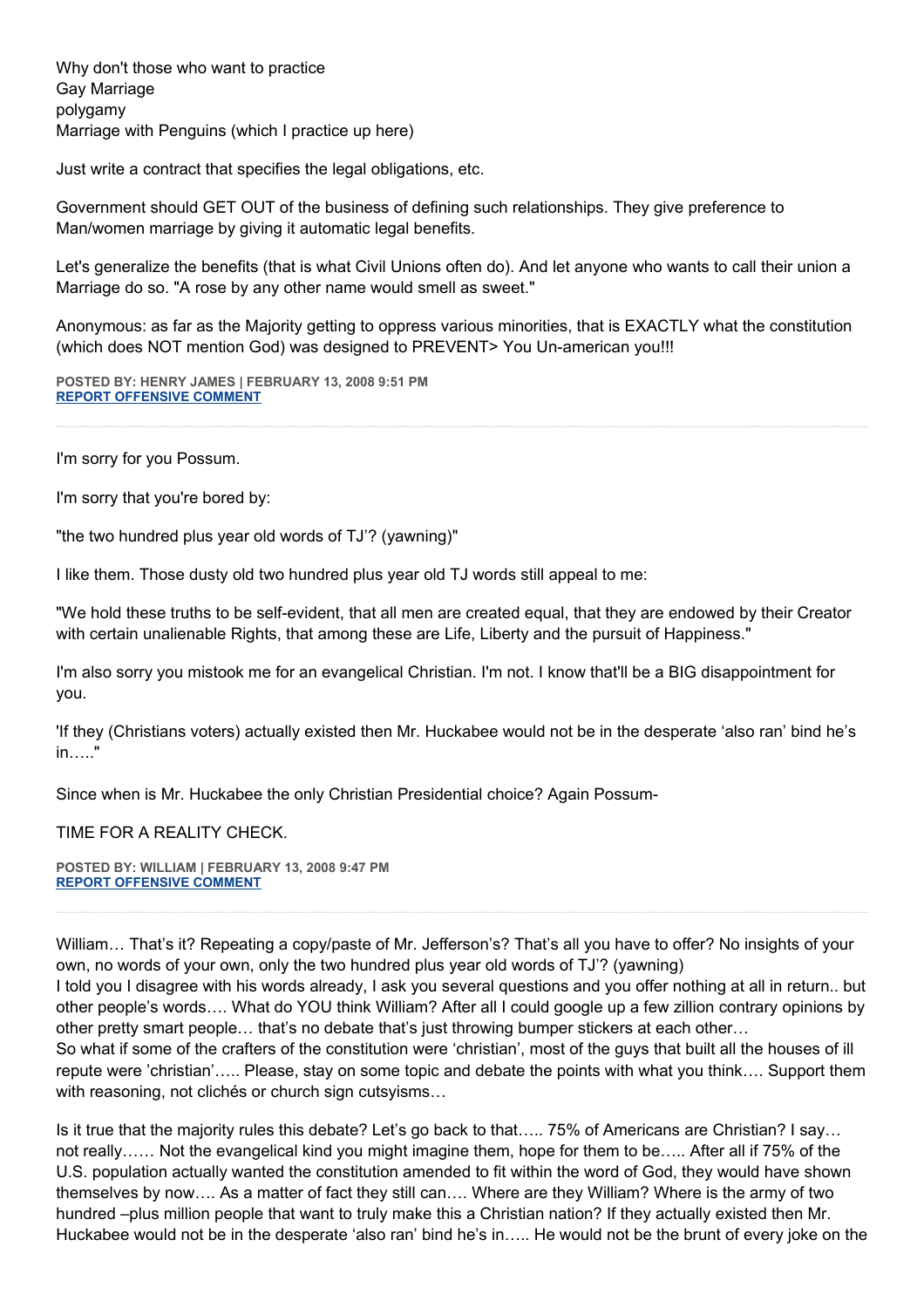news shows and comedy spoofs (sure those are 'liberal' shows, but in order for you to account for 75% of the population on your side of this, you're gonna need a lot of liberal Christians as well)… He would not be number three or five on the likely losing side of the current presidential debate.

The simple fact sir is that you don't have a standing army of 75% of the population that want to sublet this nation's laws to the evangelical avenging god….. Most of your number of Christian soldiers, in fact are merely tepid, holiday Christians… not at all willing to buy in to the whole 'young earth' theory, not willing to confess and witness the 'god will send violent storms to our cities if we allow gays to marry' message….. There is much, much more dissention and debate, and broad disagreement amongst Christians in this nation about the role of God+Gvmnt then you may care to admit.

If majority rules, sir.. then you do not win either. Evangelical Christians are as well, merely a shrill, self-important, minority. You are a minority even among Christians. And you too are welcome to stay and enjoy the ride.

**POSTED BY: POSSSUM | FEBRUARY 13, 2008 9:03 PM [REPORT OFFENSIVE COMMENT](mailto:blogs@washingtonpost.com?subject=On%20Faith%20Panelists%20Blog%20%20%7C%20%20Posssum%20%20%7C%20%20American%20Law%20and%20Shariah%20are%20Incompatible%20%20%7C%20%202471418&body=%0D%0D%0D%0D%0D================%0D?__mode=view%26_type=comment%26id=2471418%26blog_id=618)**

## Gosh Enlightenment Thinker: They are TALL men!!

"It is impossible to rightly govern a nation without God and the Bible."

George Washington

"The God who gave us life, gave us liberty at the same time: the hand of force may destroy, but cannot disjoin them.'

### Thomas Jefferson

"We have forgotten God. We have forgotten the gracious Hand which preserved us in peace and multiplied and enriched and strengthened us, and we have vainly imagined, in the deceitfulness of our hearts, that all these blessings were produced by some superior wisdom and virtue of our own. Intoxicated with unbroken success, we have become too self-sufficient to feel the necessity of redeeming and preserving grace, too proud to pray to the God that made us."

#### Abraham Lincoln

**POSTED BY: ANONYMOUS | FEBRUARY 13, 2008 7:06 PM [REPORT OFFENSIVE COMMENT](mailto:blogs@washingtonpost.com?subject=On%20Faith%20Panelists%20Blog%20%20%7C%20%20Anonymous%20%20%7C%20%20American%20Law%20and%20Shariah%20are%20Incompatible%20%20%7C%20%202470652&body=%0D%0D%0D%0D%0D================%0D?__mode=view%26_type=comment%26id=2470652%26blog_id=618)**

"God's laws are for the god-lovers as you say"

Possum -I didn't say that. You did.

I said - "The minds and thoughts that carefully considered the rights you cherish were God given to God lovers."

So let's yield to a mind greater than yours or mine:

"God who gave us life gave us liberty. And can the liberties of a nation be thought secure if we have removed their only firm basis: a conviction in the minds of men that these liberties are the gift of God? That they are not to be violated but with His wrath? Indeed, I tremble for my country when I reflect that God is just; that His justice cannot sleep forever."

Thomas Jefferson

**POSTED BY: WILLIAM | FEBRUARY 13, 2008 6:48 PM [REPORT OFFENSIVE COMMENT](mailto:blogs@washingtonpost.com?subject=On%20Faith%20Panelists%20Blog%20%20%7C%20%20william%20%20%7C%20%20American%20Law%20and%20Shariah%20are%20Incompatible%20%20%7C%20%202470558&body=%0D%0D%0D%0D%0D================%0D?__mode=view%26_type=comment%26id=2470558%26blog_id=618)**

America is for tall people. Washington was tall. Jefferson was tall. That's why we consider them the greatest Americans. The other American, who we know was a very great American, was Lincoln. Lincoln was very tall.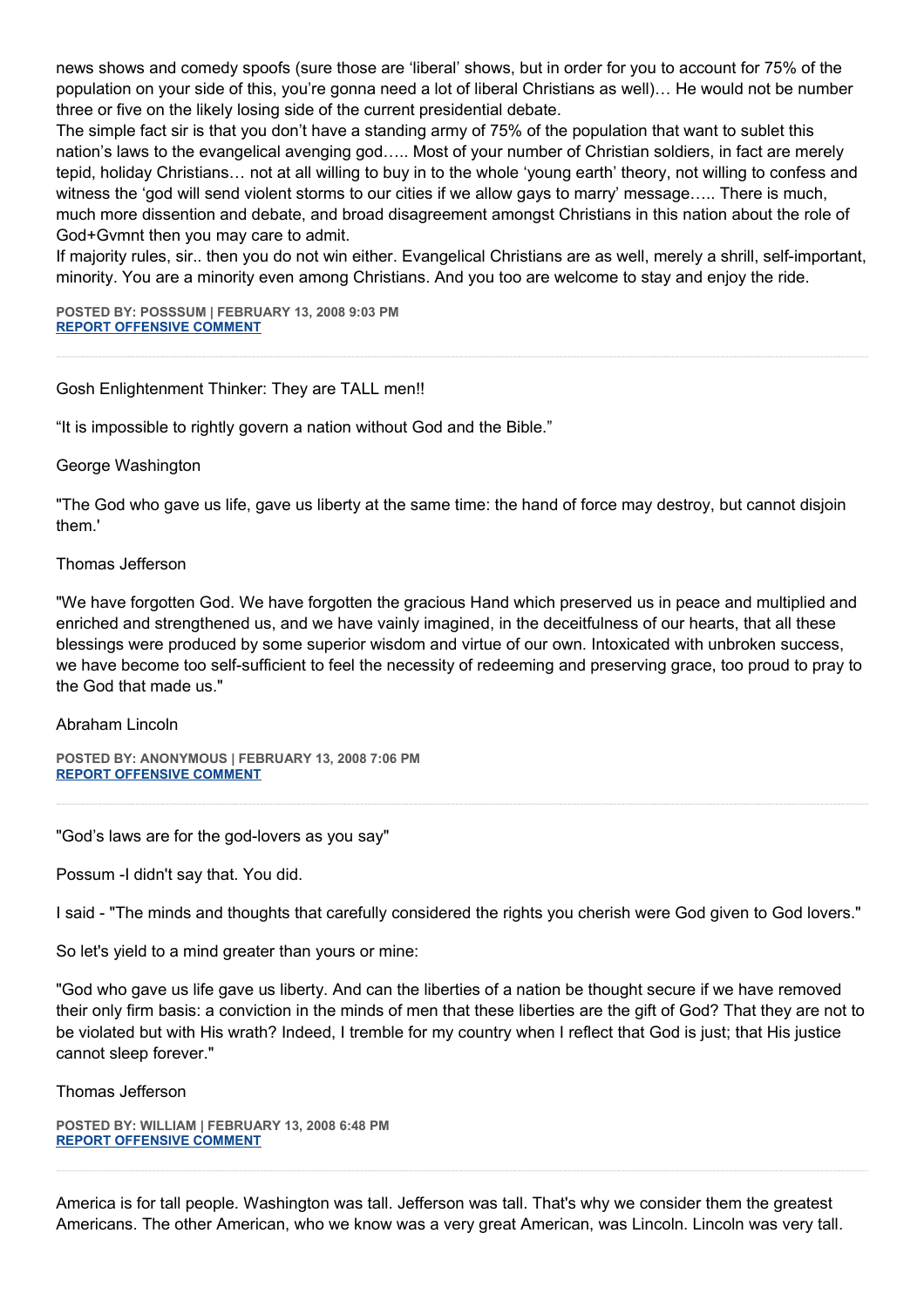William;

"Possum you forget the US Constitution that you so lovingly cling "

First…. You keep insisting that I am ignorant,' 'keep forgetting' that tends to be a bit off-putting and actually adds nothing to the discussion.

That I disagree with you is not based on ignorance or forgetfulness at all, those are just the empty, perhaps hopeful claims of the egotistical… I disagree with you because I have studied, searched, and sought and found my own answers.. They are merely different than yours.

The religious preferences of the crafters is completely irrelevant to the constitution itself. The crafters were also primarily of British ancestry, but the whole point of creating this nation was to shove away the past, backwards, totalitarian British government, including and specifically the corrupt church/state entanglement.

What they wrote, enacted, and laid down their lives to protect was to have a new, improved non-religious state. One that did not involve itself, tangle itself with church matters. To leave the two entities separate; that is why God is not given either credit or tasking within the constitution.

It is constructed by men, flawed men of various backgrounds, seeking to make things better than they had been, not stay the same, to be better than they themselves had actually known. Government of the people, by the people, for the people…

God has his own courts, his own laws, his own enforcers, his own judgment. No one is trying to take that away. God's laws are for the god-lovers as you say, and you are welcome to keep them…

**POSTED BY: POSSUM | FEBRUARY 13, 2008 6:34 PM [REPORT OFFENSIVE COMMENT](mailto:blogs@washingtonpost.com?subject=On%20Faith%20Panelists%20Blog%20%20%7C%20%20Possum%20%20%7C%20%20American%20Law%20and%20Shariah%20are%20Incompatible%20%20%7C%20%202470477&body=%0D%0D%0D%0D%0D================%0D?__mode=view%26_type=comment%26id=2470477%26blog_id=618)**

Possum writes "A true secular society would have no concern with any religious defintions of marriage."

Exactly. It couldn't be more obvious, but for some reason most people just don't get it. Marriage is a religious institution and it should be dealt with in accordance with whatever religious organization one does or does not belong to. Government HAS NO BUSINESS in the marriage business.

**POSTED BY: CHRIS EVERETT | FEBRUARY 13, 2008 6:28 PM [REPORT OFFENSIVE COMMENT](mailto:blogs@washingtonpost.com?subject=On%20Faith%20Panelists%20Blog%20%20%7C%20%20Chris%20Everett%20%20%7C%20%20American%20Law%20and%20Shariah%20are%20Incompatible%20%20%7C%20%202470444&body=%0D%0D%0D%0D%0D================%0D?__mode=view%26_type=comment%26id=2470444%26blog_id=618)**

Tired:

You sound like you need a nap.

Nap nap nap.

Nap.

**POSTED BY: ANONYMOUS | FEBRUARY 13, 2008 6:27 PM [REPORT OFFENSIVE COMMENT](mailto:blogs@washingtonpost.com?subject=On%20Faith%20Panelists%20Blog%20%20%7C%20%20Anonymous%20%20%7C%20%20American%20Law%20and%20Shariah%20are%20Incompatible%20%20%7C%20%202470438&body=%0D%0D%0D%0D%0D================%0D?__mode=view%26_type=comment%26id=2470438%26blog_id=618)**

Don't you ever get tired of your "American Mind" crap?

Crap crap crap.

Crap.

**POSTED BY: TIRED | FEBRUARY 13, 2008 6:23 PM [REPORT OFFENSIVE COMMENT](mailto:blogs@washingtonpost.com?subject=On%20Faith%20Panelists%20Blog%20%20%7C%20%20Tired%20%20%7C%20%20American%20Law%20and%20Shariah%20are%20Incompatible%20%20%7C%20%202470412&body=%0D%0D%0D%0D%0D================%0D?__mode=view%26_type=comment%26id=2470412%26blog_id=618)**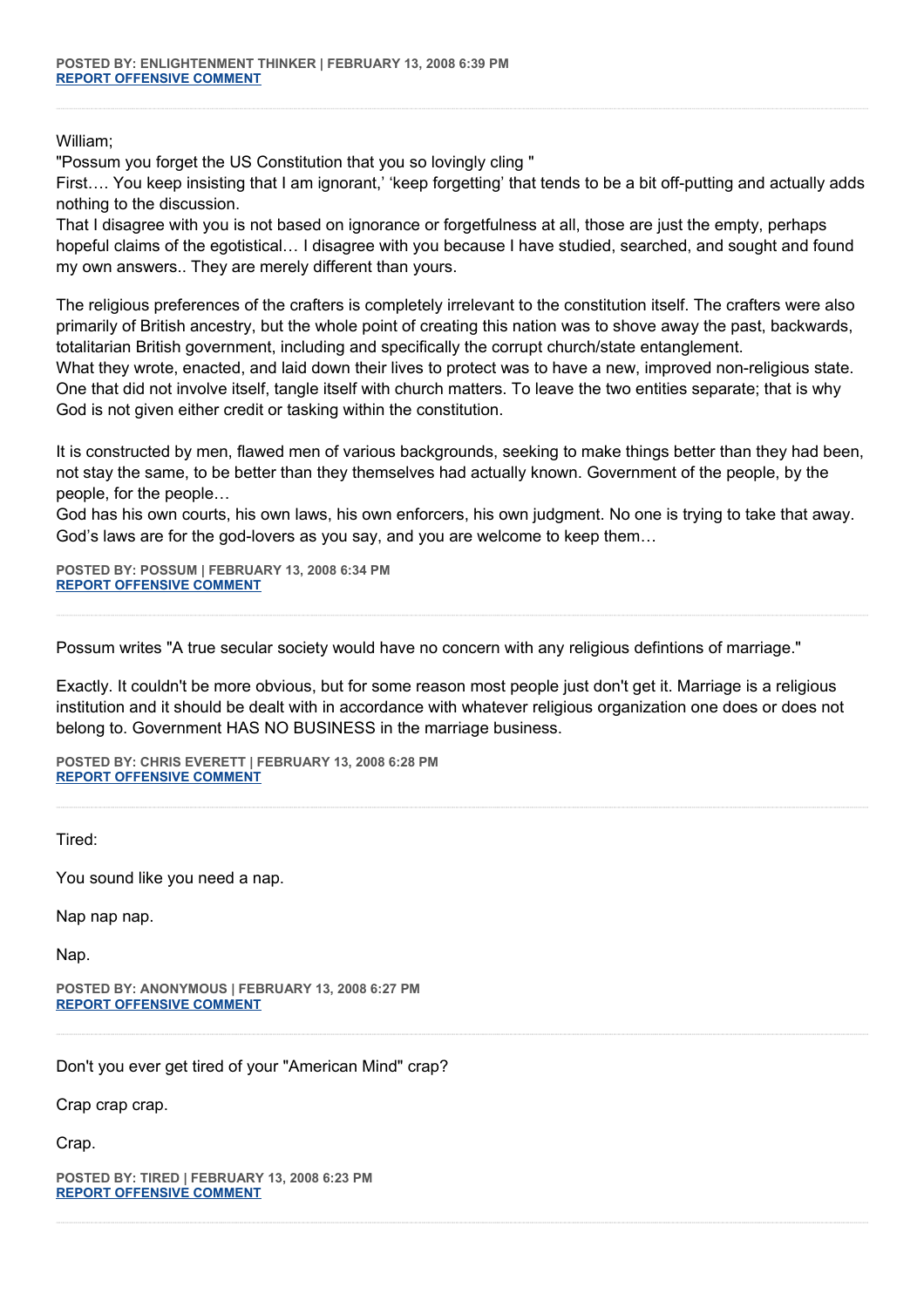There now Possum, settle down.. -somehow you must have missed Berlinerblau's post-

## **[http://newsweek.washingtonpost.com/onfaith/georgetown/2008/02/the\\_secular\\_taboo\\_response\\_to.html](http://newsweek.washingtonpost.com/onfaith/georgetown/2008/02/the_secular_taboo_response_to.html)**

"I failed to ingratiate myself to nonbelievers" was his comment, not mine. If you want to tell him "to start getting comfortable with that…" you will have to post to his thread. I've given you a link above -so you won't get lost..

"Please, Why do you hate or fear the constitution so much? Why are you afraid of the freedoms that it proclaims?"

Possum you forget the US Constitution that you so lovingly cling to- was crafted by religious and predominantly Christian men. The minds and thoughts that carefully considered the rights you cherish were God given to God lovers. As a Christian -I love and understand our Constitution perhaps better than you.

You are a minority in America, but you live in peace. You are welcome to live among us.

Unfortunately, religious persecution still exists in other parts of the world:

### **<http://www.youtube.com/watch?v=5oj9PBwz-X8>**

**POSTED BY: WILLIAM | FEBRUARY 13, 2008 6:06 PM [REPORT OFFENSIVE COMMENT](mailto:blogs@washingtonpost.com?subject=On%20Faith%20Panelists%20Blog%20%20%7C%20%20william%20%20%7C%20%20American%20Law%20and%20Shariah%20are%20Incompatible%20%20%7C%20%202470299&body=%0D%0D%0D%0D%0D================%0D?__mode=view%26_type=comment%26id=2470299%26blog_id=618)**

"themselves that they were a mass social movement with tens of millions adherents"

No, you are completely wrong. We know we are a small minority, you are being completely misled if you have heard or were told to think otherwise.

"You are egocentric and unaware of the thoughts and wishes of the majority of your American neighbors"

I am not at all unaware of these things, I just don't subscribe to the notion that American government is an appropriate weapon of enforcement for religious institutions, Christian, Muslim, or whatever.

If a majority, say seventy five percent of the American population 'wished' for all early term abortions to be legal, would you simply stand aside and shrug your shoulders?

Please, Why do you hate or fear the constitution so much? Why are you afraid of the freedoms that it proclaims?

Also why do you need the government to do your church's bidding? Why do you need to have 'man-laws' passed to punish people for acting un-christian-like? Could it be that your religion lacks the authority, strength, and the power? Could it be that your religion, without government assistance could not even control it's own members? Could it be that your church, without government assistance would have no influence whatsoever on the actions of the majority of the people in the U.S.?

"that few would listen to a minority group lacking political organization and clout"

Like African Americans and women? They were, and still are minorities… should we have ignored them? Should they have simply learned their place as well?

"I failed to ingratiate myself to nonbelievers" You might want to start getting comfortable with that…

**POSTED BY: POSSUM | FEBRUARY 13, 2008 5:33 PM [REPORT OFFENSIVE COMMENT](mailto:blogs@washingtonpost.com?subject=On%20Faith%20Panelists%20Blog%20%20%7C%20%20Possum%20%20%7C%20%20American%20Law%20and%20Shariah%20are%20Incompatible%20%20%7C%20%202470125&body=%0D%0D%0D%0D%0D================%0D?__mode=view%26_type=comment%26id=2470125%26blog_id=618)**

Possum-

I will point you to WEE: but I believe you have already read and discounted: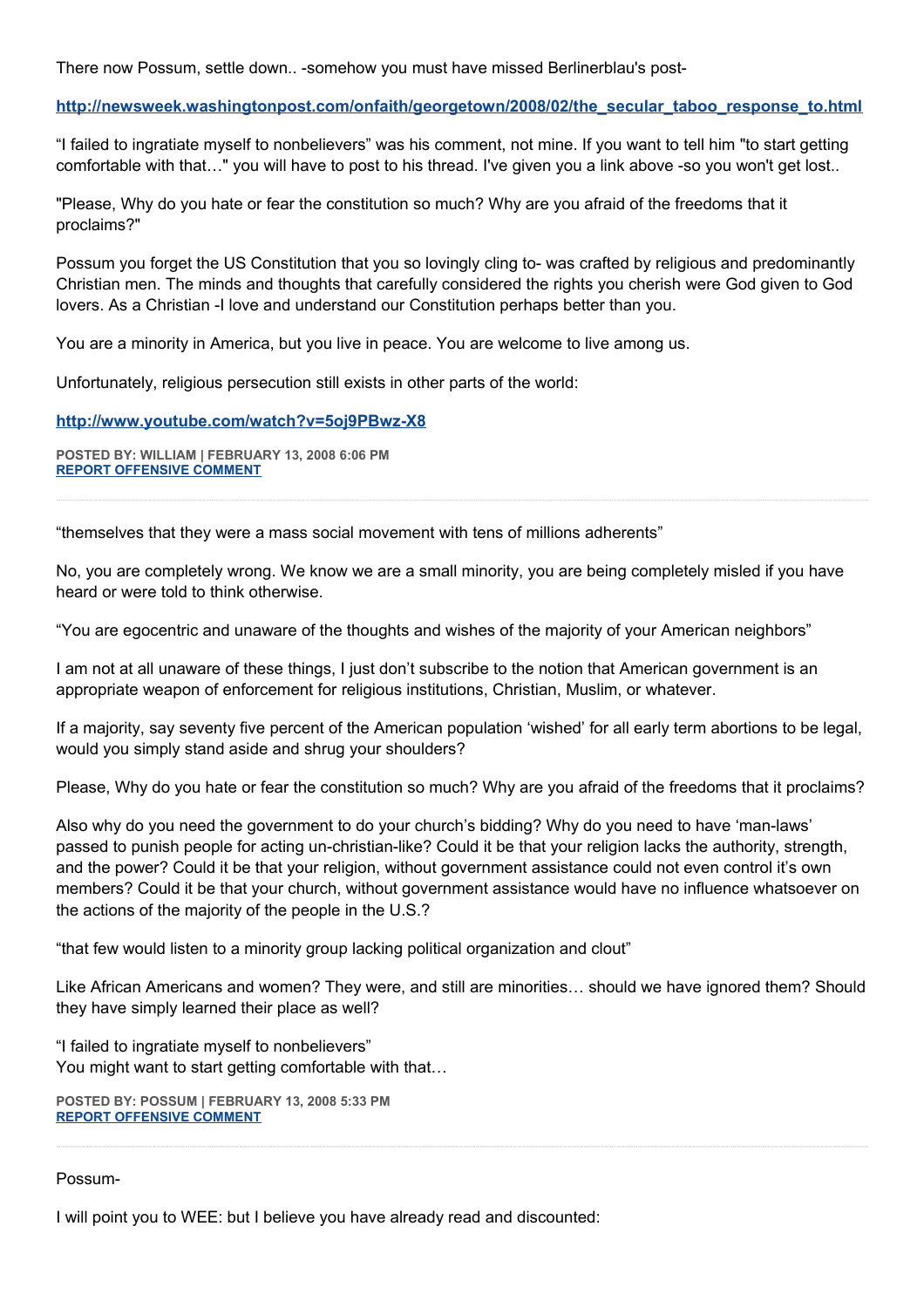"But the fact is that America is CULTURE-SPECIFIC. It began with English immigrants, and Americans are English-speaking.. English law was fundamental; and, admixed with a few other elements, it took the form of the U.S. Constitution. English religion was various versions of CHRISTIANITY.

The American mind has always been both "under GOD" (the GOD of the BIBLE + the ENLIGHTENMENT) and early came to be "under the Constitution." Opening to any alien system of religious-legal thinking – even to the smallest degree – would present the American mind with a rival on its own turf, and initiate a growing controversy and chaos, the playing out of "the crisis of civilization" (THE WEST AND ISLAM IN CONFLICT) right here at home."

Possum types-

"To vehemently disallow Islamic influence but allow, even celebrate Christian influence is anti-American."

You do not appreciate American History. You are egocentric and unaware of the thoughts and wishes of the majority of your American neighbors.

Even Berlinerblau gets it:

"My claim was that since the 1970s secularism as a political project in the United States had stagnated woefully. It had been out-hustled, out-organized, and even outsmarted by a renascent movement of Evangelical Christians. The latter methodically (and legally, might I add) set about using the nation's political and judicial structures in an effort to de-secularize the public square..

The smaller (and ear-splittingly brash) part consisted of nonbelievers who were beholden to a debilitating misconception. Heading into this election year, many atheists and agnostics convinced themselves that they were a mass social movement with tens of millions adherents who were primed to make themselves heard. I countered--and here again I failed to ingratiate myself to nonbelievers--that few would listen to a minority group lacking political organization and clout."

TIME FOR A REALITY CHECK.

**POSTED BY: WILLIAM | FEBRUARY 13, 2008 4:55 PM [REPORT OFFENSIVE COMMENT](mailto:blogs@washingtonpost.com?subject=On%20Faith%20Panelists%20Blog%20%20%7C%20%20william%20%20%7C%20%20American%20Law%20and%20Shariah%20are%20Incompatible%20%20%7C%20%202469878&body=%0D%0D%0D%0D%0D================%0D?__mode=view%26_type=comment%26id=2469878%26blog_id=618)**

William; "you live in a Christian majority nation"

Duh.. you think? So I should just cower in my corner and shut up?

What's your point? Seriously…… The constitution, our government is established to protect the rights of all, to treat all individuals as equals. And it is established to not favor one belief system over another. To vehemently disallow Islamic influence but allow, even celebrate Christian influence is anti-American. The government has no need, no right, to enforce, with the threat of imprisonment as it's weapon of intimidation, strictly religious codes of conduct.

Marriage is a religious 'sacred' institution. It's construct is defined in American law in strictly Christian terms. The term and concept of marriage as defined by ALL religions should be completely ignored by the government.. it simply serves no actual purpose for the protection of an individual's rights. Same with same sex marriage. It is only a sin in religious terms. Banning it protects no one's rights, it harms no one. That religious institutions want their voluntary membership to abide by strict sex-laws is their own business…. Please, make a complete point…..

**POSTED BY: POSSUM | FEBRUARY 13, 2008 4:29 PM [REPORT OFFENSIVE COMMENT](mailto:blogs@washingtonpost.com?subject=On%20Faith%20Panelists%20Blog%20%20%7C%20%20Possum%20%20%7C%20%20American%20Law%20and%20Shariah%20are%20Incompatible%20%20%7C%20%202469719&body=%0D%0D%0D%0D%0D================%0D?__mode=view%26_type=comment%26id=2469719%26blog_id=618)**

"That pronunciation key was a godsend!'

Glad it helped. I saw you chose the name Possum (not Pogo) and figured you might need to buy a vowel..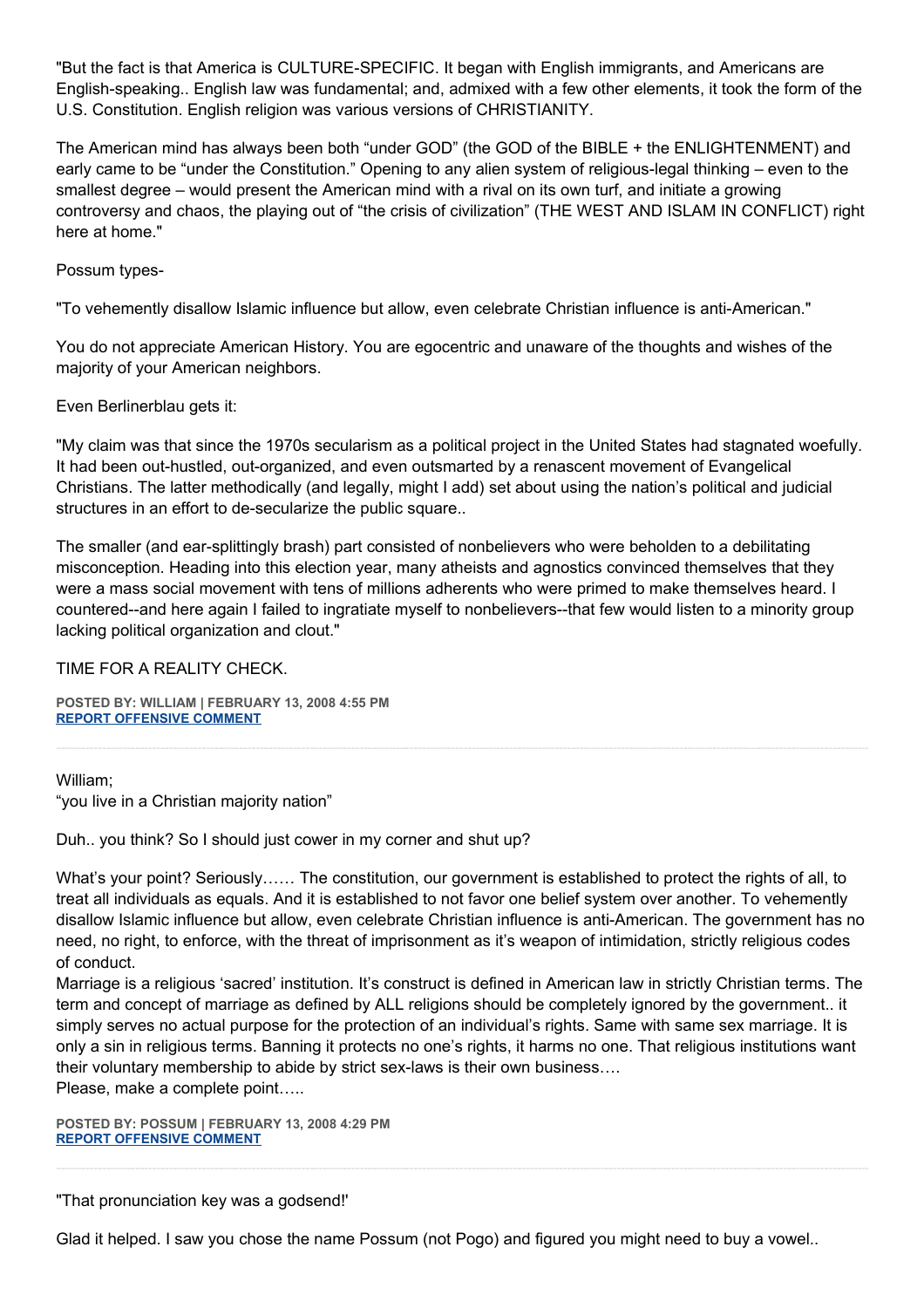Besides everyone needs a chance to use the word "godsend" every so often:

GODSEND Pronunciation: \'gäd- send also 'god-\ Function: noun Etymology: back-formation from god-sent Date: 1820 : a desirable or needed thing or event that comes unexpectedly [Alteration of Middle English goddes sand, God's message : goddes, genitive of God, God; see god + sand, message]

Maybe someday you will wake up to the fact that you live in a Christian majority nation.

Too bad wishes aren't porsches..

**POSTED BY: WILLIAM | FEBRUARY 13, 2008 4:03 PM [REPORT OFFENSIVE COMMENT](mailto:blogs@washingtonpost.com?subject=On%20Faith%20Panelists%20Blog%20%20%7C%20%20william%20%20%7C%20%20American%20Law%20and%20Shariah%20are%20Incompatible%20%20%7C%20%202469516&body=%0D%0D%0D%0D%0D================%0D?__mode=view%26_type=comment%26id=2469516%26blog_id=618)**

William;

Thanks for the Dictionary entry.. That pronunciation key was a godsend! I'd been mispronouncing it 'Sek-le-ar' for decades… So it's really pronounced sorta the same way as 'nu-cu-ler'?

Seriously….

Marriage is a specific religious institution; the American legal interpretation is prejudicially based entirely on the Christian tradition. Several religions recognize plural marriages; therefore the American legal definition is based on a specific religious code. …… "b: not overtly or specifically religious" is the definition I think applies here… to ban Mormon polygamy was a state acting as a tool of religion, overtly preferring one over the other.

And, I disagree with Mr. Jefferson. I do not subscribe to the mythology that a god gave us either life, liberty, or the pursuit of happiness.

**POSTED BY: POSSUM | FEBRUARY 13, 2008 2:57 PM [REPORT OFFENSIVE COMMENT](mailto:blogs@washingtonpost.com?subject=On%20Faith%20Panelists%20Blog%20%20%7C%20%20possum%20%20%7C%20%20American%20Law%20and%20Shariah%20are%20Incompatible%20%20%7C%20%202469045&body=%0D%0D%0D%0D%0D================%0D?__mode=view%26_type=comment%26id=2469045%26blog_id=618)**

"A true secular society would have no concern with any religious defintions of marriage."

Possum-

I am reposting from a thread I read last night to inform you:

"America was founded by deeply religious men. Many were fleeing religious persecution. They established separation of church and state to ensure FREEDOM to worship as they believed. Perhaps we need to review the meaning of the word secular:

SECULAR: Pronunciation: \'se-kyə-lər\ Function: adjective

Etymology: Middle English, from Anglo-French seculer, from Late Latin saecularis, from saeculum the present world, from Latin, generation, age, century, world; akin to Welsh hoedl lifetime Date: 14th century

1 a: of or relating to the worldly or temporal b: not overtly or specifically religious c: not ecclesiastical or clerical

2: not bound by monastic vows or rules; specifically : of, relating to, or forming clergy not belonging to a religious order or congregation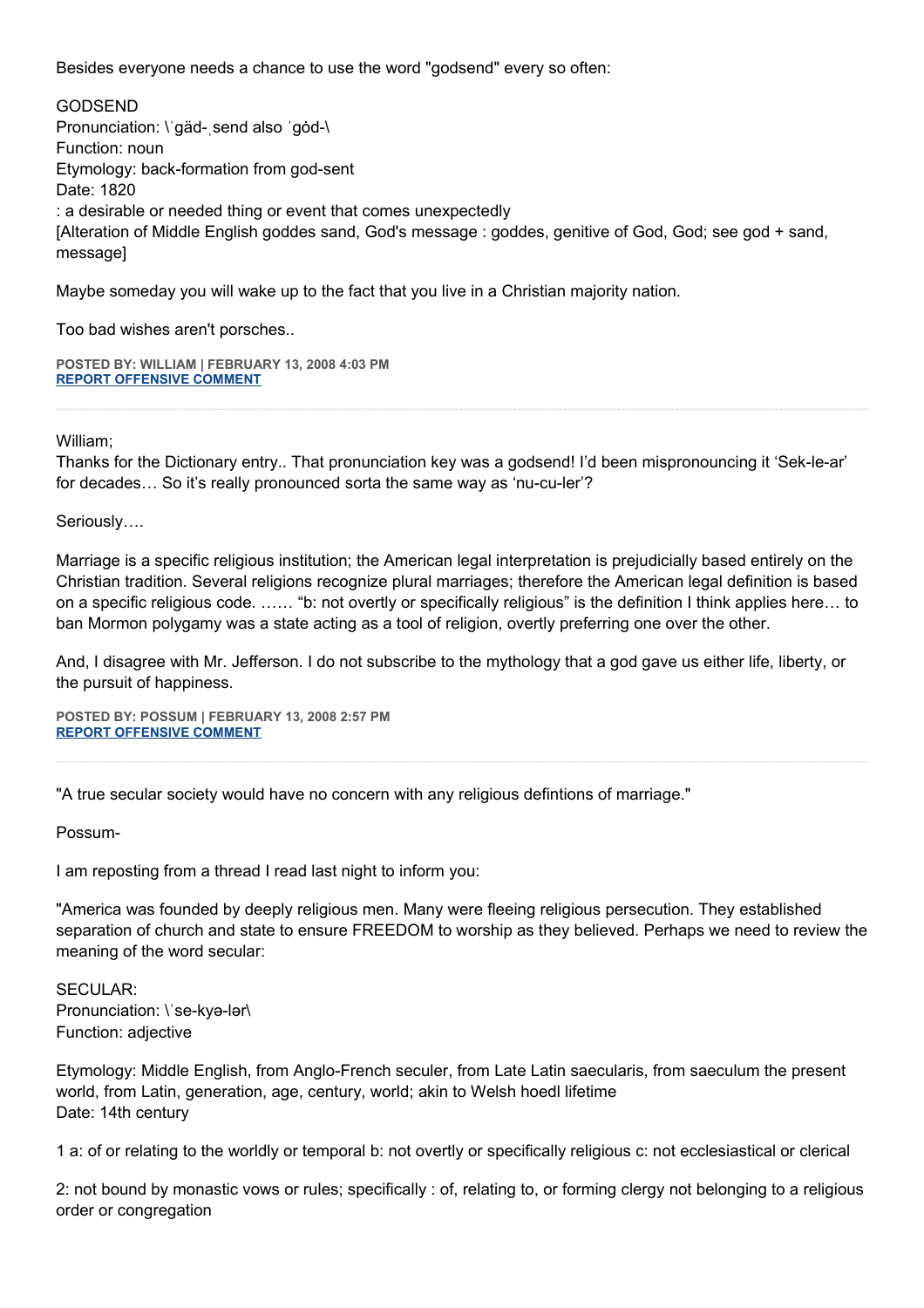3 a: occurring once in an age or a century b: existing or continuing through ages or centuries c: of or relating to a long term of indefinite duration

You seem to think SECULAR is synonymous with IRRELIGIOUS.

It's not."

"God who gave us life gave us liberty. And can the liberties of a nation be thought secure if we have removed their only firm basis: a conviction in the minds of men that these liberties are the gift of God? That they are not to be violated but with His wrath? Indeed, I tremble for my country when I reflect that God is just; that His justice cannot sleep forever."

# Thomas Jefferson

**POSTED BY: WILLIAM | FEBRUARY 13, 2008 2:13 PM [REPORT OFFENSIVE COMMENT](mailto:blogs@washingtonpost.com?subject=On%20Faith%20Panelists%20Blog%20%20%7C%20%20william%20%20%7C%20%20American%20Law%20and%20Shariah%20are%20Incompatible%20%20%7C%20%202468780&body=%0D%0D%0D%0D%0D================%0D?__mode=view%26_type=comment%26id=2468780%26blog_id=618)**

Rev:

I wrote this in reply to another panelist. You can guess what she said. I think it will be helpful for you and all who claim to worship God -not a bad idea. But the road to hell is paved with good intentions.

~~~~~~~~~~~~~~~~~~~~~~~~~~~~~~~~~~~~~~~~~~~~~~~

I agree with what you say, keep government out of religion. Now we need to work on the reverse, keep religion out of government. That can only be done if religious leaders are kept away from, not just out of government.

In democracy the people must decide. They cannot make an informed decision when all the facts are not presented. The way things now stand, we have let religion get into the government which is like a beach head in an amphibious invasion.

The people let them in and only the people can throw them back into the sea. The weapon of mass destruction is in order.

Truth is mass destroyer of the lie. **<http://www.hoax-buster.org/sellyoursoul>** combined with the enforcement of existing law, "truth in advertising" and "anti terrorist" laws already on the books should do the trick. Tell the whole 'sacred scriptures' story or none at all. And stop threatening the children with hell before their little minds mature. The partial story is the lie while hell is terror max.

Small wonder Lucifer's representatives want control of earth. After all, Lucifer tried to take over heaven, throw God out and seat Himself on God's throne. His representatives, all ministers of all faiths can hardly be expected to allow the free worship of God now can they? "Write our faith into the law of they land" they cry. Time to inform the public their ministers are selling them faith in Devil.

Hell is pure chaos. Hell's Lord, Lucifer creates chaos here on earth through His representatives. Religion in government is chaos on the silver platter.

Your view is from a distance. Perhaps you will find a closer look enlightening. What do sacred scriptures really say? Is God or Devil their spiritual author?

~~~~~~~~~~~~~~~~~~~~~~~~~~~~~~~~~~~~~~~~~~~~~~~

I'm sure you seek the truth, the whole truth and nothing but the truth. And you 'must' add "so help me God." The problem is that when the word God is spoken it's Devil that rushes to the scene.

I'm sure you agree that was the case with past popes, around the time of the "Reformation" else you would be a Roman Catholic.

**POSTED BY: BGONE | FEBRUARY 13, 2008 1:57 PM [REPORT OFFENSIVE COMMENT](mailto:blogs@washingtonpost.com?subject=On%20Faith%20Panelists%20Blog%20%20%7C%20%20BGone%20%20%7C%20%20American%20Law%20and%20Shariah%20are%20Incompatible%20%20%7C%20%202468665&body=%0D%0D%0D%0D%0D================%0D?__mode=view%26_type=comment%26id=2468665%26blog_id=618)**

"our national government refused to accommodate Mormon polygamy "